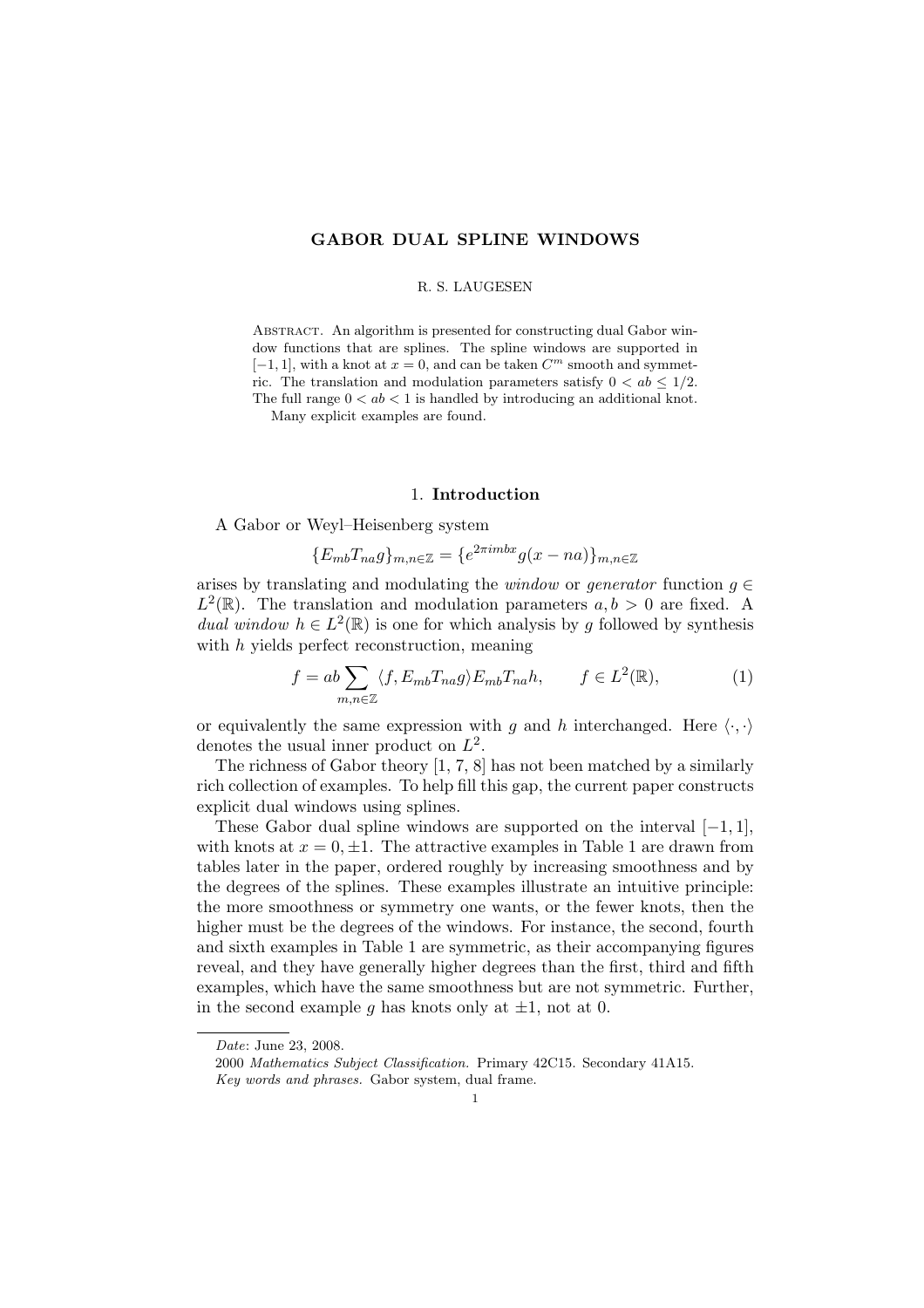| $\vert m \vert$ | $\left\{\n \begin{array}{ll}\n g(x), & -1 \leq x \leq 0 \\  g(x), & 0 \leq x \leq 1\n \end{array}\n\right.$                                          | $\begin{cases} h(x), & -1 \leq x \leq 0 \\ h(x), & 0 \leq x \leq 1 \end{cases}$                                                                                                        | Figure       | Table          |
|-----------------|------------------------------------------------------------------------------------------------------------------------------------------------------|----------------------------------------------------------------------------------------------------------------------------------------------------------------------------------------|--------------|----------------|
|                 | $0\left[\begin{array}{c} 1+x \\ 1+x-2x^2 \end{array}\right]$                                                                                         | $\begin{cases} 1 - x - 2x^2 \\ 1 - x \end{cases}$                                                                                                                                      | 5            | 3              |
|                 | $\begin{array}{c} 0 \\ 0 \end{array} \begin{array}{c} 1-x^2 \\ 1-x^2 \end{array}$                                                                    | $\begin{array}{l} \begin{cases} 1 - (5/3)x^2 - (2/3)x^3 \\ 1 - (5/3)x^2 + (2/3)x^3 \end{cases} \end{array}$                                                                            | $\mathbf{1}$ | $\overline{2}$ |
|                 | $1\begin{array}{c c} 1 & 1+2x+x^2 \\ 1+2x+3x^2+4x^3-30x^4+20x^5 \end{array}$ $\begin{array}{c c} 1-2x+3x^2-4x^3-30x^4-20x^5 \\ 1-2x+x^2 \end{array}$ |                                                                                                                                                                                        | 6            | 3              |
|                 | $\begin{array}{c c} 1 & 4 & 1 & 3x^2 & 2x^3 \\ & 1 & 3x^2 & 2x^3 \end{array}$                                                                        | $1+3x^2+2x^3-18x^4-24x^5-8x^6$<br>$\left(1+3x^2-2x^3-18x^4+24x^5-8x^6\right)$                                                                                                          | 9            | $\overline{4}$ |
|                 | $\begin{cases}\n1 + 3x + 3x^2 + x^3 \\ 1 + 3x + 3x^2 + x^3 + 6x^4 + 18x^5\n\end{cases}$<br>$-236x^6 + 342x^7 - 138x^8$                               | $1-3x+6x^2-10x^3+15x^4-21x^5-1064x^6$<br>$-2934x^{7} - 3384x^{8} - 1872x^{9} - 414x^{10}$<br>$1-3x+6x^2-10x^3+9x^4-3x^5$                                                               | 8            | 3              |
|                 | $\begin{cases} 1-6x^2-8x^3-3x^4\\ 1-6x^2+8x^3-3x^4 \end{cases}$                                                                                      | $(1+6x^2+8x^3+39x^4+96x^5-(244/5)x^6)$<br>$-(1452/5)x^{7}-(1242/5)x^{8}-(324/5)x^{9}$<br>$1 + 6x^2 - 8x^3 + 39x^4 - 96x^5 - (244/5)x^6$<br>$+(1452/5)x^{7}-(1242/5)x^{8}+(324/5)x^{9}$ | 10           | 4              |

Table 1: Dual window pair examples supported on  $[-1, 1]$ , with  $C^m$ smoothness on R. Here  $a=1, 0 < b \leq \frac{1}{2}$  $\frac{1}{2}$ .

The algorithm for constructing  $C<sup>m</sup>$ -smooth dual windows is summarized in Section 2. The construction is implemented in Sections 3–5 for windows supported in  $[-1, 1]$  with 2 or 3 knots, when  $a = 1$  and  $0 < b \leq 1/2$ . The remaining range  $1/2 < b < 1$  is treated in Sections 6 and 7, by rescaling the earlier examples and inserting flat segments in the graphs. The range  $0 < b \leq 1/4$  is reconsidered in Section 8, where the frequency concentration of the windows is improved by dilating their support in the time domain. Finally, the situation where one window is smoother than the other is treated in Section 9.

Some known dual window constructions are described in Section 10, including the work of Christensen and Kim [3, 5], who follow a different approach from this paper, the square-root construction of tight frames from partitions of unity, and the standard construction of the canonical dual.

Acknowledgment. I am grateful to Ole Christensen for sending me an advance copy of his book [2], which inspired the current paper.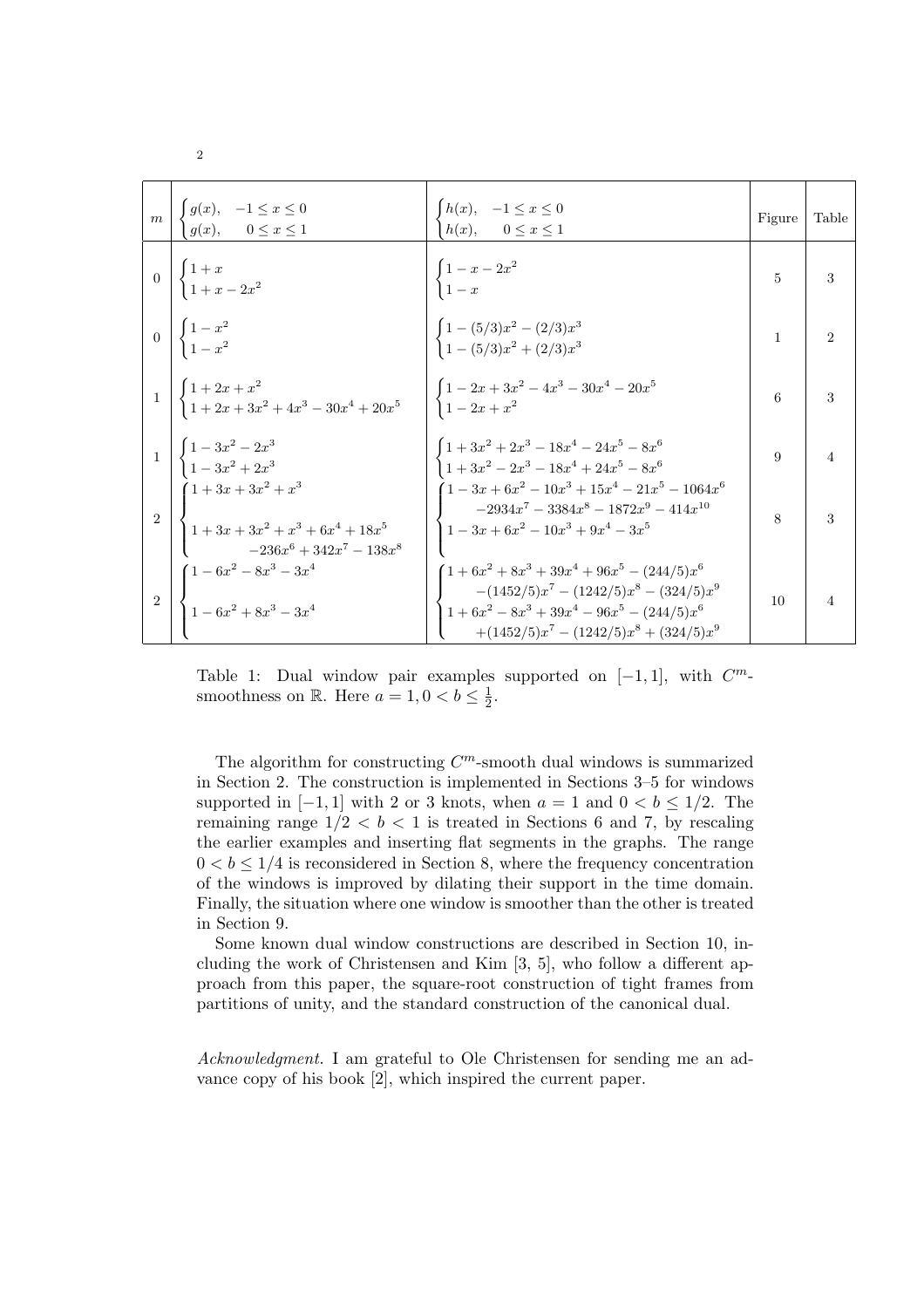# 2. Overview of the method, and symmetries

We fix the translation step

$$
a = 1
$$

for the remainder of the paper. We are free to do so because every pair of dual windows rescales to a pair with  $a = 1$ , by the transformations  $g \mapsto$  $\overline{a}g(ax), h \mapsto \sqrt{a}h(ax)$  and  $a \mapsto 1, b \mapsto ab$ . We further assume

$$
0
$$

Only in Section 7 will we consider  $\frac{1}{2} < b < 1$ . Remember that  $ab \le 1$  is necessary for existence of dual windows [1, Theorem 8.3.1].

We need a result of Janssen characterizing dual windows. Assume  $g, h \in$  $L^2(\mathbb{R})$  are bounded with compact support. Then the Gabor analysis operator using g is bounded from  $L^2(\mathbb{R})$  to  $\ell^2(\mathbb{Z} \times \mathbb{Z})$ , and the Gabor synthesis operator using h is bounded from  $\ell^2(\mathbb{Z} \times \mathbb{Z})$  to  $L^2(\mathbb{R})$ , with unconditional convergence [1, Theorem 8.4.4], [2, Corollary 9.1.7]. Hence the Gabor series on the right side of (1) converges unconditionally in  $L^2(\mathbb{R})$ .

Janssen's result says  $g$  and  $h$  are dual windows if

$$
\sum_{n\in\mathbb{Z}} g(x-n)\overline{h(x-n)} = 1, \qquad x \in \mathbb{R},
$$
 (2)

$$
\sum_{n\in\mathbb{Z}} g(x-n-k/b)\overline{h(x-n)} = 0, \qquad x \in \mathbb{R}, \quad k \neq 0.
$$
 (3)

(See  $[9, \S1.3.2]$  or  $[2,$  Theorem 9.3.5].) The converse holds too, though we will not need it.

Suppose g and h are continuous and supported in the interval  $[-1, 1]$  of length 2. Then Janssen's second condition (3) holds automatically, because  $|k/b| \ge 2$  by the assumption  $b \le 1/2$ . The first condition (2) says

$$
g(x-1)\overline{h(x-1)} + g(x)\overline{h(x)} = 1, \qquad 0 \le x \le 1.
$$
 (4)

This window condition lies at the heart of the paper.

In addition to (4), all our examples will satisfy the normalization

$$
g(0) = 1,
$$
  $h(0) = 1.$ 

No generality is lost by imposing this normalization, because if  $g$  and  $h$ satisfy the window condition (4), then so do  $q/q(0)$  and  $h/h(0)$  (using that  $q(0)h(0) = 1$  by (4)).

Now we summarize the method. We seek splines q and  $h$  that are supported on  $[-1, 1]$  and satisfy the following conditions:

- $C<sup>m</sup>$  smoothness of g and h at  $x = \pm 1$  (the boundary conditions)
- $C^m$ -smoothness of g at  $x = 0$  (smoothness at the central knot)
- the normalization  $q(0) = h(0) = 1$
- symmetry of g and h (if desired; see below)
- the window condition  $(4)$ .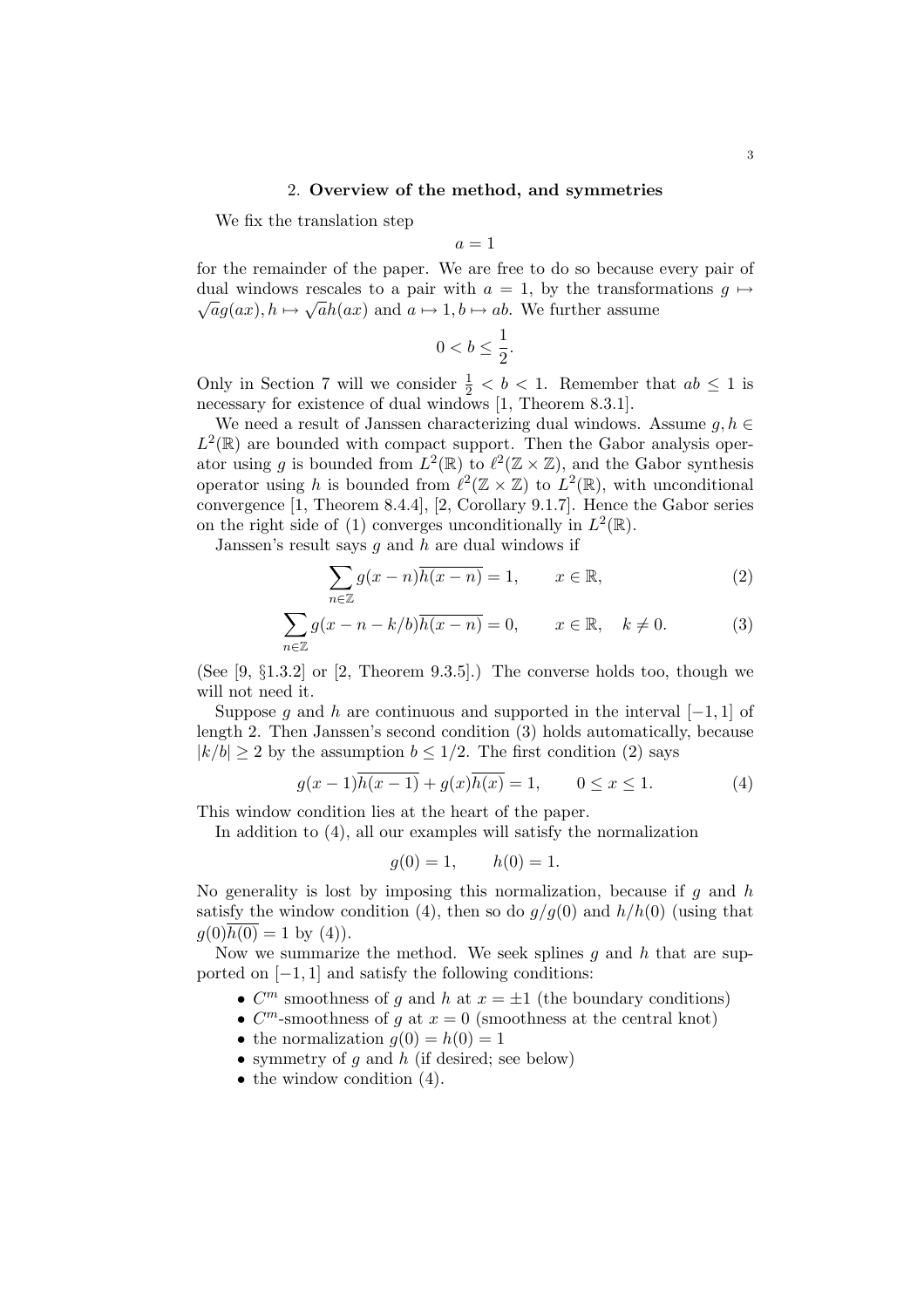We do *not* impose smoothness on the dual window h at the knot point  $x = 0$ . That smoothness follows automatically from the window condition, as we show in Lemma 1.

The algorithm consists of counting the number of conditions imposed, and determining which spline degrees provide at least that many coefficients in g and h. Dual windows are then computed by employing symbolic computation software (such as Mathematica) to solve the coefficient equations resulting from the above conditions.

The method does not always work, due to the nonlinear nature of the coefficient restrictions imposed on  $g$  and  $h$  by the window condition (4). Nor are the expected spline degrees always minimal: cancellations can occur in the highest order coefficients, as happens for example in the Pauli conjugate symmetric case in Section 5. Nonetheless, the method provides a robust, practical framework for the construction of Gabor spline dual windows.

Symmetries. Symmetry of the window functions can be important in applications. A pair of dual windows is called:

- symmetric if  $q(-x) = q(x)$  and  $h(-x) = h(x)$ , (5)
- conjugate symmetric if  $g(-x) = \overline{g(x)}$  and  $h(-x) = \overline{h(x)}$ , (6)
	- Pauli symmetric if  $g(-x) = h(x)$  and  $h(-x) = g(x)$ , (7)

Pauli conjugate symmetric if  $g(-x) = \overline{h(x)}$  and  $h(-x) = \overline{g(x)}$ . (8)

The most appealing examples in the paper turn out to be symmetric or Pauli conjugate symmetric.

The "Pauli" terminology is motivated by rewriting the defining condition  $(7)$  as  $\mathcal{T}(\frac{g}{h})$  $\binom{g}{h} = \left(\begin{smallmatrix} 0 & 1 \\ 1 & 0 \end{smallmatrix}\right) \left(\begin{smallmatrix} g \\ h \end{smallmatrix}\right)$  where  $\left(\begin{smallmatrix} 0 & 1 \\ 1 & 0 \end{smallmatrix}\right)$  is the first Pauli matrix and T denotes the time-reversal or symmetry operator.

Aside. No genuinely new examples can arise from using the second Pauli Asiae. No genuinely new examples can arise from using the second Pauli<br>matrix  $\begin{pmatrix} 0 & -i \\ i & 0 \end{pmatrix}$  or the third one  $\begin{pmatrix} 1 & 0 \\ 0 & -1 \end{pmatrix}$ , as one concludes after some thought.

## 3. 2-knot windows are impossible

We start with a negative result: dual windows with only 2-knots cannot exist. For suppose  $g = g_* 1_{[-1,1]}$  and  $h = h_* 1_{[-1,1]}$  for some polynomials  $g_*$ and  $h_*$  of degrees  $p, q \geq 1$  respectively. Then the window condition (4) says

$$
g_*(x-1)\overline{h_*(x-1)} + g_*(x)\overline{h_*(x)} = 1, \qquad 0 \le x \le 1,
$$

which is impossible because the left hand side is a polynomial of degree  $p + q > 0$  while the right hand side is a constant.

A stronger negative result is due to Christensen and Kim [5, Proposition 2.4. They allow g and h to have different supports.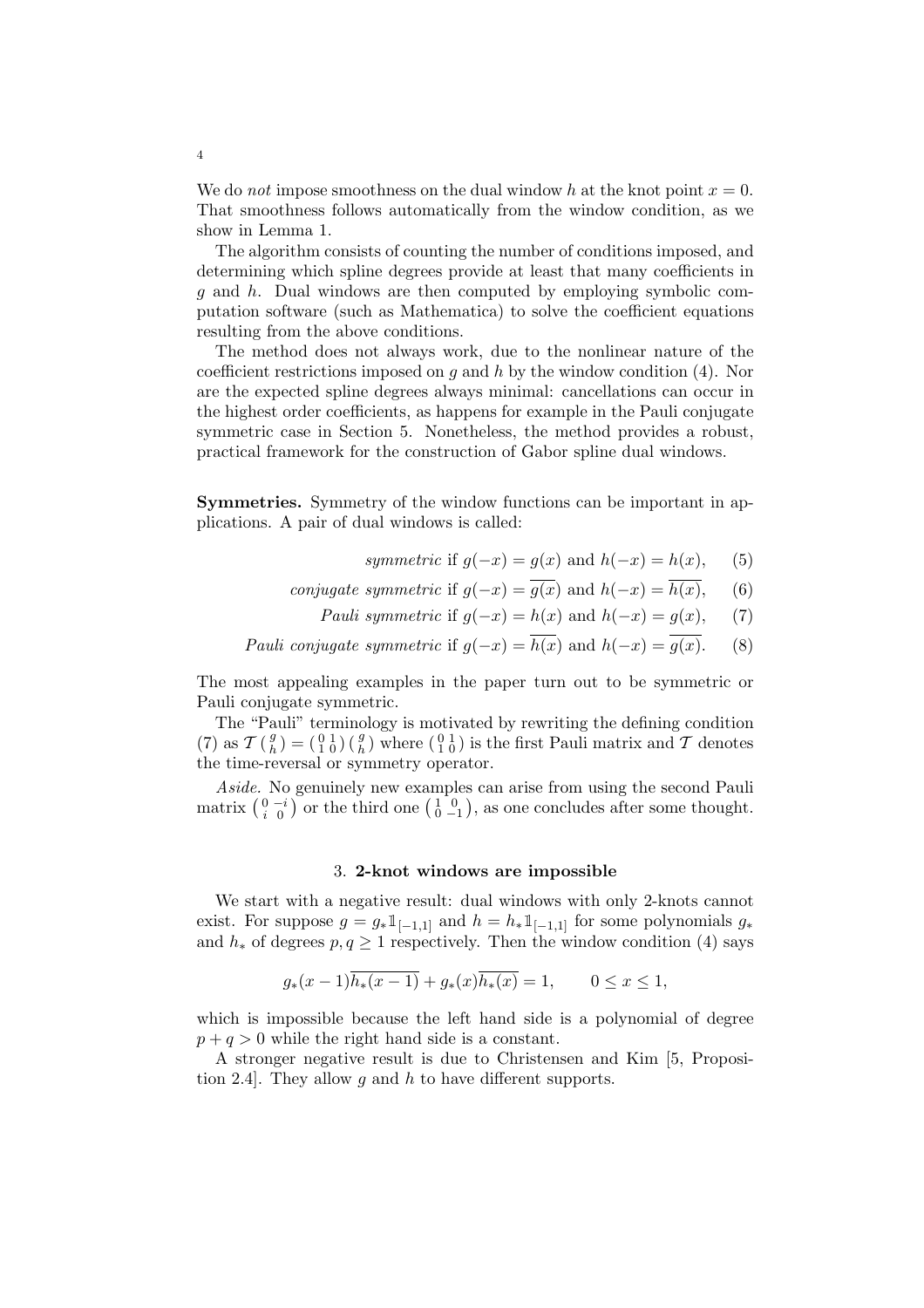## 4. 2-knot/3-knot windows

Next suppose g is a 2-knot spline and h is a 3-knot spline, meaning  $g =$  $g_* 1_{[-1,1]}$  and  $h = h_l 1_{[-1,0)} + h_r 1_{[0,1]}$  for some polynomials  $g_*, h_l, h_r$  of degrees  $p, q, q \geq 1$  respectively. (Here we assume  $h_l$  and  $h_r$  have the same degree, which is necessary for the window condition (9) to hold, below.)

General case. We claim that  $C<sup>m</sup>$ -smooth dual windows of this form can generally be constructed when

$$
p \ge 2m + 2,
$$
  

$$
q \ge 4m + 3.
$$

To justify this claim, first observe the  $C^m$ -smoothness of g and h at  $x = \pm 1$ imposes  $4(m + 1)$  conditions, which we call *boundary conditions*. The normalizations  $g(0) = h(0) = 1$  impose a further two conditions. The conditions on g can all be satisfied provided  $p \geq 2m + 2$ . Next, the window condition (4) says for  $x \in [0, 1]$  that

$$
g_*(x-1)\overline{h_l(x-1)} + g_*(x)\overline{h_r(x)} = 1.
$$
 (9)

This polynomial equation of degree  $p + q$  already holds at  $x = 0$  (by our normalizations and boundary conditions) and thus imposes  $p + q$  further conditions.

The number of coefficients available to us in g and h is  $(p+1)+2(q+1) =$  $p+2q+3$ , and so to ensure that the number of parameters exceeds or equals the number of conditions, we require

$$
p + 2q + 3 \ge 4(m + 1) + 2 + (p + q),
$$

which simplifies to  $q \geq 4m + 3$ .

The  $C^m$ -smoothness of h at the knot point  $x = 0$  follows automatically from our construction (assuming q and  $h$  can be found as above), in view of Lemma 1 below with  $g_l$  and  $g_r$  taken to equal  $g_*$ .

**Lemma 1.** Let m be a nonnegative integer and  $c \in \mathbb{C}$ . Assume the smooth  $functions\ g_l, g_r, h_l, h_r\ satisfy\ the\ boundary\ conditions$ 

$$
g_l(-1) = g'_l(-1) = \cdots = g_l^{(m)}(-1) = 0, \quad g_r(1) = g'_r(1) = \cdots = g_r^{(m)}(1) = 0,
$$

as well as the normalization  $g_r(0) = 1$  and the  $C^m$ -joining conditions

$$
g_l(0) = g_r(0), g'_l(0) = g'_r(0), \ldots, g_l^{(m)}(0) = g_r^{(m)}(0),
$$

on  $q_l$  and  $q_r$  at  $x = 0$ , and the window condition

$$
g_l(x-1)\overline{h_l(x-1)} + g_r(x)\overline{h_r(x)} = c,
$$
  $0 \le x \le 1.$  (10)

Then  $h_l$  and  $h_r$  satisfy the  $C^m$ -joining conditions at  $x=0$ :

$$
h_l(0) = h_r(0), h'_l(0) = h'_r(0), \ldots, h_l^{(m)}(0) = h_r^{(m)}(0).
$$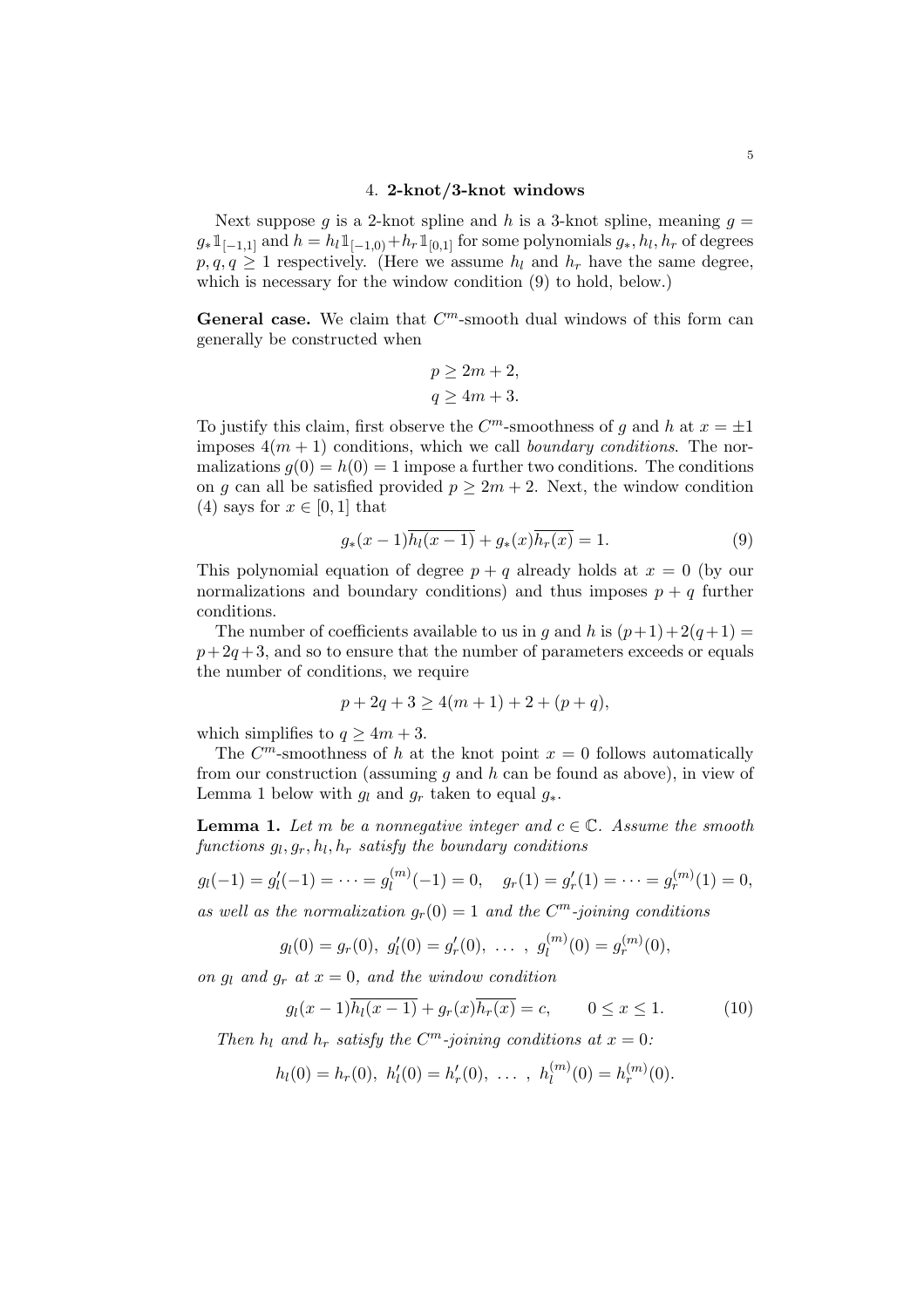*Proof of Lemma 1.* We induct on m. When  $m = 0$ , the hypotheses of the lemma say  $g_l(-1) = 0, g_r(1) = 0$  and  $g_l(0) = g_r(0) = 1$ . Thus evaluating the window condition (10) at  $x = 1$  gives  $c = g_l(0)\overline{h_l(0)} + g_r(1)\overline{h_r(1)} = \overline{h_l(0)}$ , while evaluating at  $x = 0$  gives similarly that  $c = \overline{h_r(0)}$ . Hence  $h_l(0) =$  $h_r(0)$ , proving the induction base.

For the induction step, let  $m \geq 1$  and suppose the lemma holds with  $m-1$ in place of m. To prove the lemma we need only show  $h_l^{(m)}$  $l_1^{(m)}(0) = h_r^{(m)}(0).$ 

Differentiating the window condition  $(10)$  m times gives

$$
\sum_{k=0}^{m} \binom{m}{k} \left[ g_l^{(m-k)}(x-1) \overline{h_l^{(k)}(x-1)} + g_r^{(m-k)}(x) \overline{h_r^{(k)}(x)} \right] = 0, \qquad 0 \le x \le 1.
$$

Evaluating at  $x = 1$  yields

$$
\sum_{k=0}^{m} {m \choose k} g_l^{(m-k)}(0) \overline{h_l^{(k)}(0)} = 0
$$

by the boundary conditions on  $g_r$ , while evaluating at  $x = 0$  gives similarly

$$
\sum_{k=0}^{m} \binom{m}{k} g_r^{(m-k)}(0) \overline{h_r^{(k)}(0)} = 0.
$$

By comparing these last two expressions and using the joining conditions on  $g_l$  and  $g_r$  at  $x = 0$  and the induction hypothesis that  $h_l^{(k)}$  $\binom{k}{l}(0) = h_r^{(k)}(0)$ for  $k = 0, \ldots, m-1$ , along with the normalization  $g_l(0) = g_r(0) = 1$ , we conclude that  $h_l^{(m)}$  $l_0^{(m)}(0) = h_r^{(m)}(0)$  as desired.

Symmetric case. The 2-knot/3-knot windows constructed above can (in principle) be chosen symmetric if in addition  $p$  is even and  $q$  is odd, as we now explain.

Assume g is symmetric about  $x = 0$ , so that p is even and all the odd order coefficients in  $g_*$  must vanish. Suppose q is odd, and take  $h_l(x) = h_r(-x)$  to enforce symmetry of  $h$ . Let us count the conditions and parameters. There are  $2(m + 1)$  boundary conditions at  $x = 1$ , on q and h. (The boundary conditions at  $x = -1$  then follow by symmetry.) The normalization  $g(0) =$  $h(0) = 1$  imposes 2 further conditions. The window condition (4) says

$$
g_*(1-x)\overline{h_r(1-x)} + g_*(x)\overline{h_r(x)} = 1,
$$
\n(11)

in view of the symmetry of  $g$  and  $h$ . This window condition holds already at  $x = 0$ , by our normalizations, and so to ensure it holds for all x we want the derivative of the left side of (11) to vanish identically. That is, we want the polynomial  $(g_*\overline{h_r})'$  of degree  $p+q-1$  to be even about  $x=1/2$ . This evenness imposes a further  $(p+q-1)/2$  conditions, to annihilate the odd order derivatives of the polynomial at  $x = 1/2$ ; here we use that  $p + q - 1$  is an even number.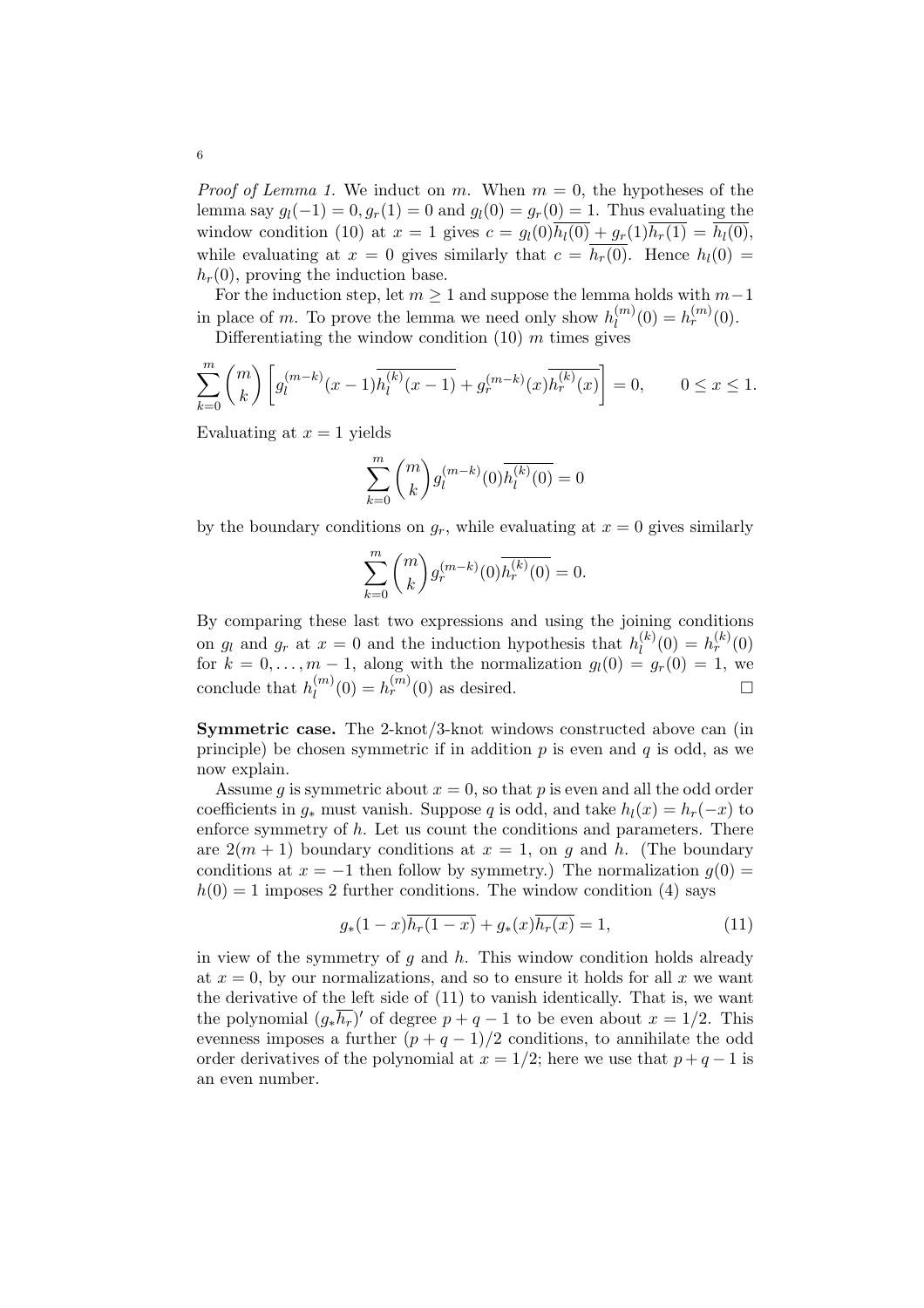| m              | (p,q)  | $g(x), x \in [-1,1]$   $h(x), x \in [0,1]$ |                                         | Figure |
|----------------|--------|--------------------------------------------|-----------------------------------------|--------|
| $\overline{0}$ | (2,3)  | $1-x^2$                                    | $1-(5/3)x^2+(2/3)x^3$                   | 1      |
|                | (4, 7) | $(1-x^2)^2$                                | $1 + 2x^2 - (647/27)x^4 + (1016/27)x^5$ | 3      |
|                |        |                                            | $-(550/27)x^{6}+(100/27)x^{7}$          |        |
| $\overline{2}$ |        | $(6,11)$ $(1-x^2)^3$                       | $1+3x^2+6x^4-(24742/81)x^6$             |        |
|                |        |                                            | $+(70840/81)x^{7}-(83533/81)x^{8}$      |        |
|                |        |                                            | $+(49570/81)x^9-(14671/81)x^{10}$       |        |
|                |        |                                            | $+(1726/81)x^{11}$                      |        |

Table 2: 2-knot/3-knot symmetric  $C^m$ -smooth windows from Section 4. Notation:  $p = \deg q = 2m + 2$ , and  $q = \deg h = 4m + 3$  on [0, 1], with  $h(x) = h(-x)$  on [-1,0).

Meanwhile, we have  $(p/2) + q + 2$  parameters in  $g_*$  and  $h_r$ . To guarantee that the number of parameters is at least as large as the number of conditions, we require

$$
(p/2) + q + 2 \ge 2(m+1) + 2 + (p+q-1)/2,
$$

which simplifies to  $q \geq 4m + 3$ .

The  $C^m$ -smoothness of h at  $x = 0$  follows once more from Lemma 1.

Notice the oddness assumption on  $q$  is necessary in order for the highest degree term in the window condition  $(11)$  to vanish, since p is even.

Lastly, we observe the even polynomial  $q_*$  has  $(p/2) + 1$  coefficients and must satisfy the  $m + 1$  boundary conditions at  $x = 1$  as well as the normalization  $g_*(0) = 1$ . Hence we require  $(p/2) + 1 \ge m + 2$ , or  $p \ge 2m + 2$ .

Symmetric examples. Symmetric dual window examples of minimal degree are given in Table 2, where formulas are stated for q on  $[-1, 1]$  and h on  $x \in [0,1]$ . Since h is even about  $x = 0$ , one obtains h on  $[-1,0)$  from  $h(x) = h(-x)$ . For all other x-values, g and h equal 0.

Other examples could be constructed by choosing larger values of  $p$  or q. Indeed, raising the degree in any construction in this paper should allow additional constraints to be imposed on the window functions.

Other symmetries. The examples in Table 2 are all real valued and symmetric, and so they are also conjugate symmetric. No other conjugate symmetric examples seem to exist when  $m = 0, 1, 2$ .

Pauli symmetric windows cannot arise, in the 2-knot/3-knot situation, because if  $h(x) = g(-x)$  then h as well as g would be a polynomial on the whole interval  $[-1, 1]$ , contradicting the non-existence of 2-knot dual windows shown in Section 3. Pauli conjugate symmetric windows cannot occur either, for the same reason.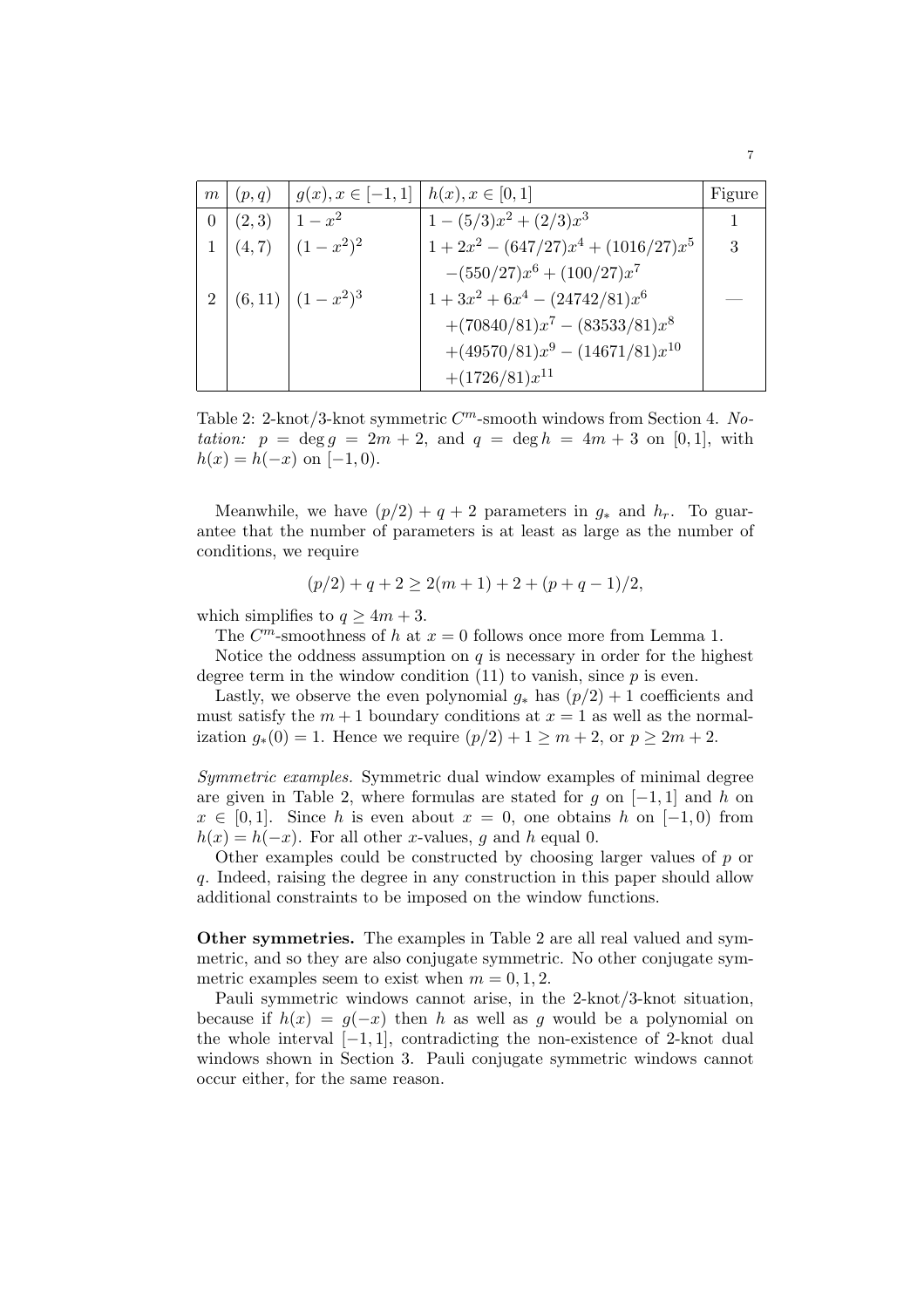Comparison with the canonical dual. Let us compute the canonical dual window for the example in Table 2 with  $(m, p, q) = (0, 2, 3)$ . The canonical dual to g is  $H(x) = g(x)/\sum_{n \in \mathbb{Z}} |g(x-n)|^2$  by [2, Corollary 9.1.8]. Explicitly,  $\overline{a}$ 

$$
H(x) = \begin{cases} \frac{1-x^2}{1+2x^2+4x^3+2x^4} & \text{when } -1 \le x \le 0, \\ \frac{1-x^2}{1+2x^2-4x^3+2x^4} & \text{when } 0 \le x \le 1, \\ 0 & \text{when } |x| \ge 1, \end{cases}
$$
(12)

as plotted in Figure 2. The non-canonical dual  $h$  in Figure 1 is very similar, and has the advantage of being piecewise polynomial, whereas the canonical dual  $H$  is piecewise rational.

## 5. 3-knot windows

Now take both g and h to be 3-knot splines, that is,  $g = g_l \mathbb{1}_{[-1,0)} + g_r \mathbb{1}_{[0,1]}$ and  $h = h_l \mathbb{1}_{[-1,0]} + h_r \mathbb{1}_{[0,1]}$  for some polynomials  $g_l, g_r, h_l, h_r$  of degrees  $p_l, p_r, q_l, q_r \geq 1$  respectively.

The extra knot in  $g$  enables us to reduce the degrees, compared to the previous section, while preserving the same smoothness or symmetry.

**General case.** It appears that  $C^m$ -smooth dual windows with 3 knots can generally be constructed when

$$
p_l + q_l = p_r + q_r \ge 5m + 3,
$$
  
\n
$$
q_l + q_r, p_l + p_r \ge 3m + 2,
$$
  
\n
$$
p_l, p_r, q_l, q_r \ge m + 1.
$$
\n(13)

Caution. These conditions are not always sufficient, and not always minimal, as we will show below. All the same, they seem a good place to start, in practice.

To see why the conditions ought to work, begin with the  $C<sup>m</sup>$ -smoothness of g at  $x = 0, \pm 1$ , which imposes  $3(m + 1)$  conditions. The  $C<sup>m</sup>$ -smoothness of h at  $x = \pm 1$  imposes  $2(m+1)$  more. Our normalizations  $g(0) = h(0) = 1$ add two further conditions. The window condition (4) says for  $x \in [0,1]$ that

$$
g_l(x-1)\overline{h_l(x-1)} + g_r(x)\overline{h_r(x)} = 1.
$$
\n(14)

For this polynomial equation to hold, the highest degree terms on the left side must necessarily cancel, and so the degrees  $p_l + q_l$  and  $p_r + q_r$  must agree. Note equation (14) already holds at  $x = 0$ , by our normalizations and boundary conditions. Thus (14) imposes an additional  $p_l + q_l$  conditions.

The number of parameters in g and h is  $p_l+p_r+q_l+q_r+4$ , and so to make sure we have an equal or greater number of parameters than conditions, we require

$$
p_l + p_r + q_l + q_r + 4 \ge 5(m+1) + 2 + (p_l + q_l),
$$

which simplifies to  $p_r + q_r \geq 5m + 3$ .

The  $C^m$ -smoothness of h at the knot point  $x = 0$  is then automatic, by Lemma 1.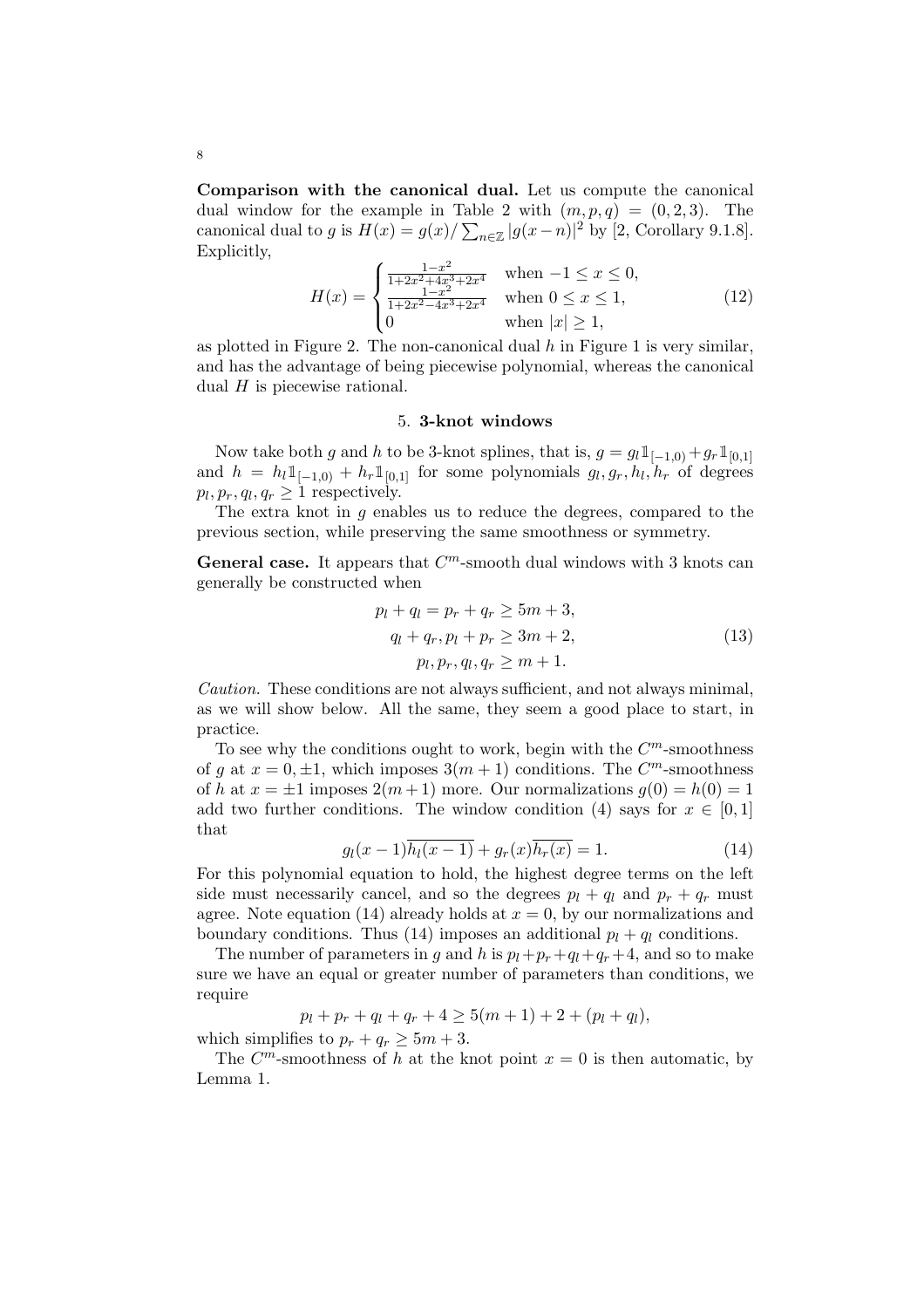Lastly, to allow g to be  $C^m$  smooth at  $x = 0, \pm 1$  and not identically zero, it is sufficient to assume  $p_l+p_r \geq 3m+2$ , and so we include this assumption in our method. Further, for  $q_l$  to satisfy  $m+1$  boundary conditions at  $x = -1$ and not be identically zero one needs  $p_l \geq m+1$ ; similarly  $p_r \geq m+1$ . The same arguments apply to  $q_l$  and  $q_r$ .

Examples. Two further reductions help simplify the construction of examples. First, we can assume

$$
q_l + q_r \geq p_l + p_r
$$

by swapping  $q$  and  $h$ , if necessary. Second, we may take

$$
p_r \geq p_l
$$

by changing  $x \mapsto -x$  and using windows  $g(-x)$ ,  $h(-x)$ , instead of  $g(x)$ ,  $h(x)$ .

Table 3 presents examples where the windows are reasonably simple and the total degree  $p_r + q_r$  is minimal. Formulas are stated there for  $x \in [-1, 1]$ . For all other x-values,  $g$  and  $h$  equal 0.

Table 3 omits some examples in which  $g$  and  $h$  seem too complicated to be interesting, such as when  $m = 1$  and  $p_l = q_l = p_r = q_r = 4$ .

Remark. Caution is required when applying the degree conditions (13). First, they are not always sufficient for existence of an example. For instance, dual windows do not exist when  $m = 2$ ,  $p_l = 3$ ,  $p_r = 10$ ,  $q_l = 10$ ,  $q_r = 3$ . More precisely, when I use Mathematica to construct dual windows, it says that no such solution exists. Second, the conditions (13) do not always give the correct minimal degrees. For example, when  $m = 1$  they say  $p_l + q_l \geq 5m + 3 = 8$ . But  $p_l + q_l = 7$  in the example in Table 3 with  $m = 1, p_l = 2, p_r = 5, q_l = 5, q_r = 2$ : the highest order coefficients in  $h_l$ and  $h_r$  just "happen" to be zero here. We explain this miracle later in the section, in terms of Pauli conjugate symmetry.

Third, our degree conditions can lead to multiple window pairs, such as when  $m = 1$ ,  $p_l = 3$ ,  $p_r = 3$ ,  $q_l = 5$ ,  $q_r = 5$ . These examples are omitted from Table 3 because the coefficients in the windows are messy (and complex valued).

Symmetric case. Examples of symmetric windows are in Table 4. Formulas are given there for  $x \in [0, 1]$ , with the understanding that the windows are even and supported in  $[-1, 1]$ .

These symmetric 3-knot windows fit the pattern that  $p + q$  is odd and  $\tilde{\ }$ 

$$
p + q \ge \begin{cases} 5m + 3 & \text{if } m \text{ is even,} \\ 5m + 4 & \text{if } m \text{ is odd,} \end{cases}
$$

$$
q > p \ge \begin{cases} \frac{3}{2}m + 1 & \text{if } m \text{ is even,} \\ \frac{3}{2}(m + 1) & \text{if } m \text{ is odd.} \end{cases}
$$

Let us investigate why symmetric 3-knot examples should satisfy these relations.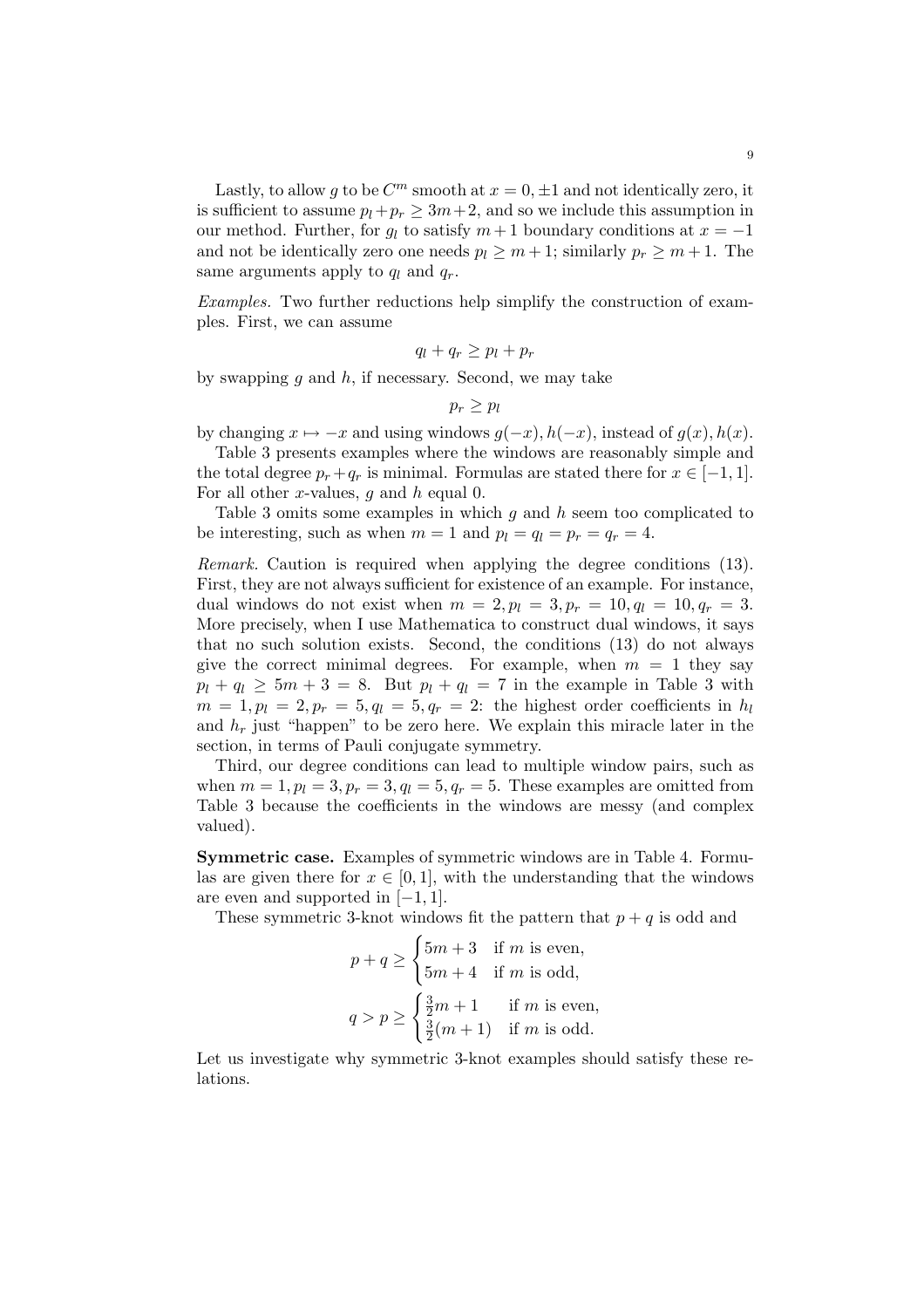| Z                                                                                                                             | S                                                                                                                                                        | $\sim$                                                                                                                             | S                                                                                                                                                                    |                                                          |                                                                  |                                                                                       | $\circ$               | $\circ$                  | $\mu$                                                              |
|-------------------------------------------------------------------------------------------------------------------------------|----------------------------------------------------------------------------------------------------------------------------------------------------------|------------------------------------------------------------------------------------------------------------------------------------|----------------------------------------------------------------------------------------------------------------------------------------------------------------------|----------------------------------------------------------|------------------------------------------------------------------|---------------------------------------------------------------------------------------|-----------------------|--------------------------|--------------------------------------------------------------------|
| $\left[ 3, 10 \right]$<br>8,5                                                                                                 | $\frac{3,10}{3,10}$<br>7,6                                                                                                                               | [3, 10]<br>6,7                                                                                                                     | $\frac{3,10}{2,10}$<br> 5, 8                                                                                                                                         | $\left[\frac{2}{2},\frac{5}{2}\right]$<br>5,2            | $\left  4, 4 \right\rangle$<br>2,6                               | $\left 3,5\right\rangle$<br>2,6                                                       | $\frac{1}{2}$<br>2,1  | 1, 2<br>1,2              | $p_l, q_l$<br>$p_r, q_r$                                           |
| $1+3x+3x^2+x^3+6x^4+18x^5-236x^6+342x^7-138x^8$<br>$1 + 3x + 3x^2 + x^3$                                                      | $1 + 3x + 3x^2 + x^3$<br>$1 + 3x^2 + (-41x^3 - 108x^4 + 90x^6 - 84x^7)/5$                                                                                | $1 + 3x + 3x^2 - 13x^3 - 24x^4 + 54x^5 - 24x^6$<br>$1 + 3x + 3x^2 + x^3$                                                           | $1 + 3x + 3x^2 - 37x^3 + 48x^4 - 18x^5$<br>$1+3x+3x^2+x^3$                                                                                                           | $1+2x+x^2$<br>$1+2x+3x^2+4x^3-30x^4+20x^5$               | $1 + 2x - 2x^2 - 6x^3 + 5x^4$<br>$1+2x+x^2$                      | $1+2x+x^2$<br>$1+2x-7x^2+4x^3$                                                        | $1+x-2x^2$<br>$x + 1$ | $x + 1$<br>$x - 1$       | $\vert g(x),$<br>$g(x)$ ,<br>$-1 \leq x \leq 0$<br>$0 \leq x \leq$ |
| $1-3x+6x^2-10x^3+9x^4$<br>$-3x + 6x^2 - 10x^3 + 15x^4 - 21x^5 - 1064x^6 - 2934x^7 - 3384x^8 - 1872x^9 - 414x^{10}$<br>$-3x^5$ | $-3x + 6x^2 + (-4x^3 - 93x^4 + 123x^5 - 46x^6)/5$<br>$-3x + 6x^2 - 10x^3 + 15x^4 - 21x^5 + (-22598x^6 - 54858x^7 - 53136x^8 - 23340x^9 - 3864x^{10})/25$ | $-3x + 6x^2 + 4x^3 - 45x^4 + 75x^5 - 50x^6 + 12x^7$<br>$-3x + 6x2 - 10x3 + 15x4 - 21x5 - 266x6 + 162x7 + 1116x8 + 1032x9 + 288x10$ | $-3x + 6x^2 + 28x^3 - 261x^4 + 1083x^5 - 2018x^6 + 1668x^7 - 504x^8$<br>$-3x + 6x^2 - 10x^3 + 15x^4 - 21x^5 - 9722x^6 - 37566x^7 - 55332x^8 - 36504x^9 - 9072x^{10}$ | $-2x + 3x^2 - 4x^3 - 30x^4$<br>$-2x+x^2$<br>$^* - 20x^5$ | $1-2x+6x^2-10x^3+5x^4$<br>$-2x + 3x2 - 4x3 - 55x4 - 70x5 - 25x6$ | $-2x + 3x^2 - 4x^3 + 50x^4 + 140x^5 + 80x^6$<br>$-2x + 11x^2 - 40x^3 + 50x^4 - 20x^5$ | $-x - 2x^2$<br>$x -$  | $1-x-2x^2$<br>$1+x-2x^2$ | (h(x),<br>h(x),<br>$-1 \leq x \leq 0$<br>$0 \leq x \leq 0$         |
| $^{\circ}$                                                                                                                    |                                                                                                                                                          |                                                                                                                                    | ┙                                                                                                                                                                    | ⊝                                                        |                                                                  |                                                                                       | CΠ                    | 4                        | ${\rm Figure}$                                                     |

$$
Notation: \quad \deg g = \begin{cases} p_l & \text{on } [-1, 0] \\ p_r & \text{on } [0, 1] \end{cases} \qquad \deg h = \begin{cases} q_l & \text{on } [-1, 0] \\ q_r & \text{on } [0, 1] \end{cases}
$$

Table 3. 3-knot C m-smooth windows from Section 5. Here  $p_l + q_l =$  $p_r+q_r$  $\frac{|}{c}$  $\mathfrak{p}$  $+$  3 (with one exception).  $q_l + q_r \geq$  $p_l$  $p_r \geq$ 3 m +<br>ب  $_{2,P_r}\geq$  $\frac{p_l}{\geq 1}$  $\mathfrak{p}$ + 1 and  $q_l, q_r \geq$  $\mathfrak{p}$  $_{\mathrm{+}}^+$ 

10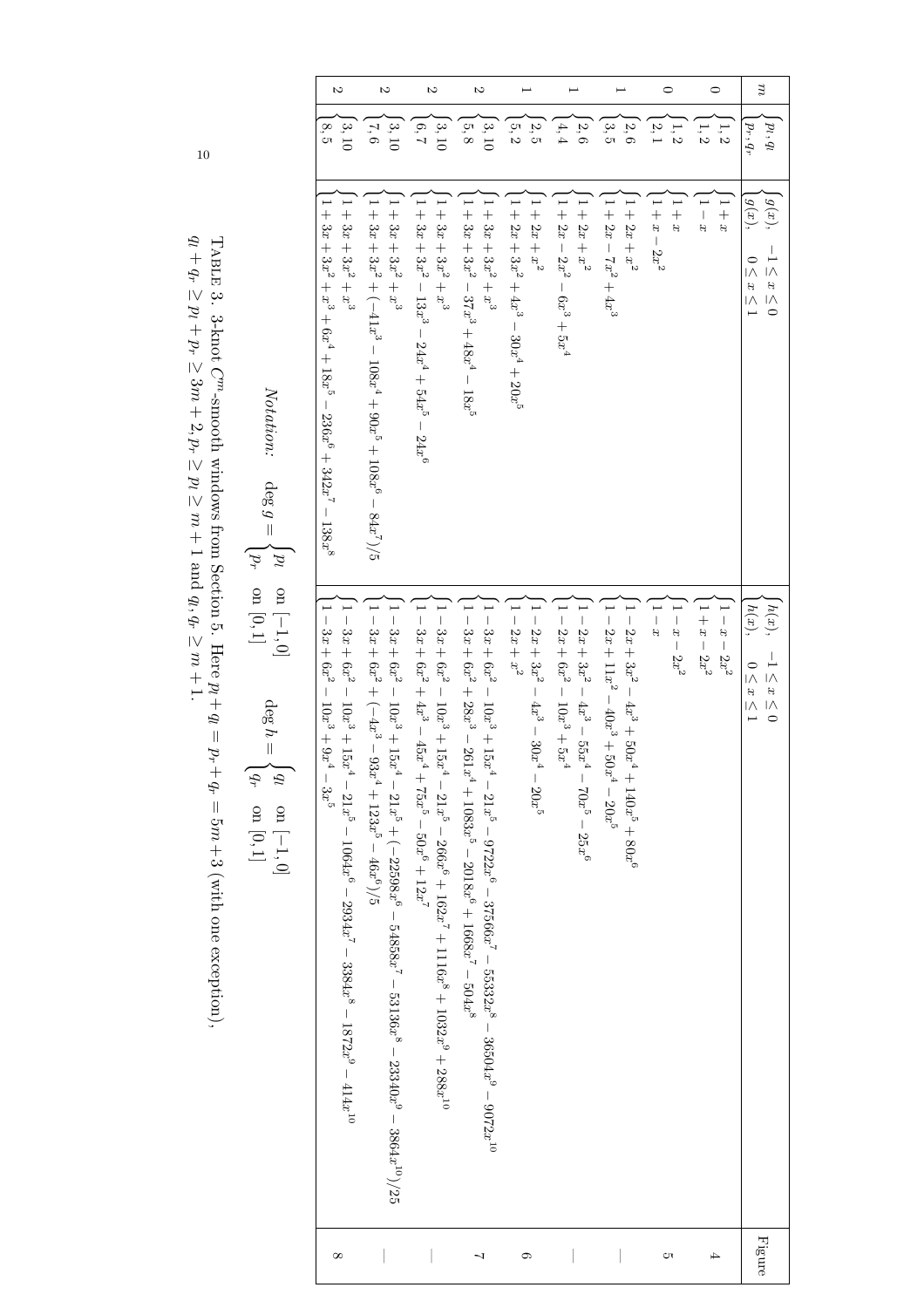| m <sub>1</sub>              |                   | $\mid (p,q) \mid g(x), x \in [0,1]$                                                 | $h(x), x \in [0,1]$             | Figure |
|-----------------------------|-------------------|-------------------------------------------------------------------------------------|---------------------------------|--------|
|                             | $0   (1,2)   1-x$ |                                                                                     | $1 + x - 2x^2$                  | 4      |
|                             |                   | $1 (3,6) 1-3x^2+2x^3$                                                               | $1+3x^2-2x^3-18x^4+24x^5-8x^6$  | 9      |
|                             |                   | $1 (4,5) 1-(\sqrt{41}-2)x^2+(2\sqrt{41}-8)x^3 1+(\sqrt{41}-2)x^2-(2\sqrt{41}-8)x^3$ |                                 |        |
|                             |                   | $-(\sqrt{41}-5)x^4$                                                                 | $-(15-\sqrt{41})x^4+8x^5$       |        |
|                             |                   | $1 (4,5) 1+(\sqrt{41}+2)x^2-(2\sqrt{41}+8)x^3 1-(\sqrt{41}+2)x^2+(2\sqrt{41}+8)x^3$ |                                 |        |
|                             |                   | $+(\sqrt{41}+5)x^4$                                                                 | $-(15+\sqrt{41})x^4+8x^5$       |        |
| $\mathcal{D}_{\mathcal{L}}$ |                   | $(4,9)$   $1-6x^2+8x^3-3x^4$                                                        | $1+6x^2-8x^3+39x^4-96x^5$       | 10     |
|                             |                   |                                                                                     | $-(244/5)x^{6} + (1452/5)x^{7}$ |        |
|                             |                   |                                                                                     | $-(1242/5)x^{8} + (324/5)x^{9}$ |        |
|                             | (5,8)             | multiple solutions                                                                  | multiple solutions              |        |

Table 4: 3-knot symmetric  $C^m$ -smooth windows from Section 5. Notation:  $p = \deg g$  and  $q = \deg h$  on [0, 1], with  $g(x) = g(-x)$  and  $h(x) = h(-x)$  on [-1,0). If m is even then  $p+q=5m+3$  and  $q>p\geq \frac{3}{2}m+1$ , while if m is odd then  $p + q = 5m + 4$  and  $q > p \geq \frac{3}{2}$  $\frac{3}{2}(m+1).$ 

For symmetry we insist  $g_l(x) = g_r(-x)$  and  $h_l(x) = h_r(-x)$ . Suppose  $p+q$ is odd, and that  $q > p$  (by swapping g and h, if necessary). Let us count the conditions and parameters. There are  $2(m+1)$  boundary conditions at  $x = 1$ , for g and h. The normalization  $g(0) = h(0) = 1$  imposes 2 further conditions. To ensure g is  $C^m$ -smooth at  $x = 0$  we require the odd order derivatives of  $g_r$  to equal zero, at  $x = 0$ , which imposes  $\lceil m/2 \rceil$  conditions. The window condition (4) says

$$
g_r(1-x)\overline{h_r(1-x)} + g_r(x)\overline{h_r(x)} = 1,
$$
\n(15)

which imposes  $(p+q-1)/2$  conditions by arguing like we did for (11).

Meanwhile, we have  $p + q + 2$  parameters in g and h, and so we require

$$
p + q + 2 \ge 2(m + 1) + 2 + \lceil m/2 \rceil + (p + q - 1)/2,
$$

which simplifies to  $p + q \ge 5m + 3$  if m is even, and  $p + q \ge 5m + 4$  if m is odd.

The  $C^m$ -smoothness of h at  $x = 0$  follows from Lemma 1.

The oddness assumption on  $p+q$  is forced upon us in order for the highest degree term in the window condition to vanish.

Lastly, observe  $q_r$  has  $p + 1$  coefficients, and must satisfy the  $m + 1$ boundary conditions at  $x = 1$  as well as the normalization  $g_r(0) = 1$ . The  $C<sup>m</sup>$ -smoothness at  $x = 0$  imposes another  $\lceil m/2 \rceil$  conditions, as explained above. Hence  $p + 1 \ge m + 1 + \lfloor m/2 \rfloor$ , so that  $p \ge (3/2)m + 1$  if m is even, and  $p \geq (3/2)(m+1)$  if m is odd.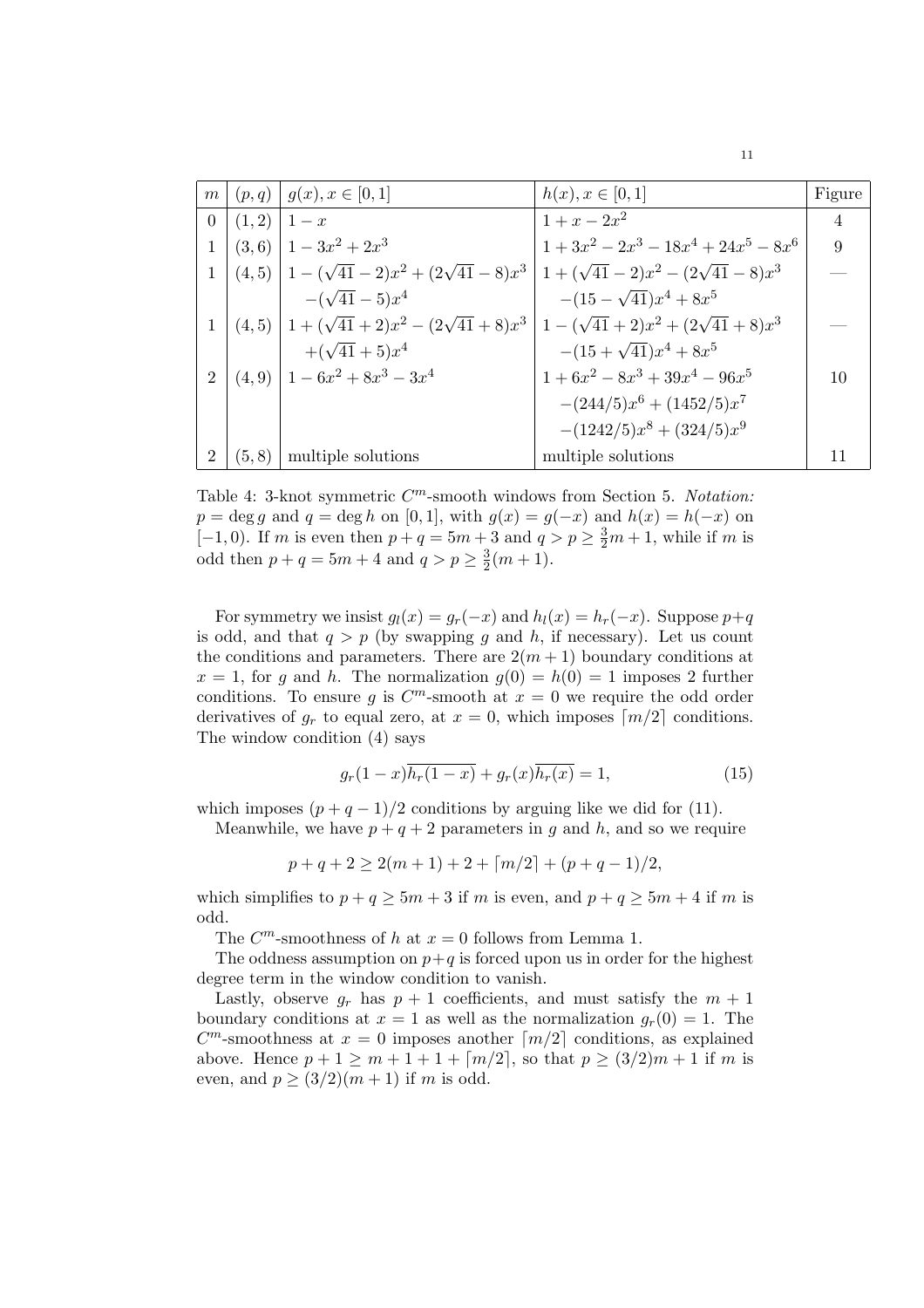|                | $m (p,q) g(x), x \in [0,1]$                                   | $h(x), x \in [0,1]$                                              | Figure                                |
|----------------|---------------------------------------------------------------|------------------------------------------------------------------|---------------------------------------|
| $0 (1,2) 1-x $ |                                                               | $1 + x - 2x^2$                                                   | $\vert 5 (q \leftrightarrow h) \vert$ |
|                | $1 (2,5) 1-2x+x^2$                                            | $1 + 2x + 3x^2 + 4x^3 - 30x^4 + 20x^5$ 6 (g $\leftrightarrow$ h) |                                       |
|                | $1   (3,4)$ complicated coefficients complicated coefficients |                                                                  |                                       |

Table 5: 3-knot Pauli conjugate symmetric  $C<sup>m</sup>$ -smooth windows from Section 5. Notation:  $p = \deg q$  and  $q = \deg h$  on [0, 1], with  $q(x) = \overline{h(-x)}$  and  $h(x) = \overline{g(-x)}$  on  $[-1, 0)$ . Here  $q > p \ge m + 1$ , and  $p + q = 5m + 3$  if m is even while  $p + q = 5m + 2$  if m is odd. In the first two examples, q and h should be swapped in the corresponding figure.

Conjugate symmetric case. The examples in Table 4 are real valued and symmetric, and hence are conjugate symmetric too. Complex valued conjugate symmetric examples of lower degree do exist when  $m$  is odd (for example,  $(m, p, q) = (1, 3, 5)$ , but these examples seem unlikely to be useful, since they have complicated coefficients involving roots of quartic equations.

Pauli conjugate symmetric case. Surprisingly, Pauli conjugate symmetry yields examples of lower degree than predicted by the general case.

Table 5 gives some Pauli conjugate symmetric duals  $q$  and  $h$ . The formulas are given for  $x \in [0,1]$ , with the understanding that  $g(x) = h(-x)$  and  $h(x) = \overline{g(-x)}$  when  $x \in [-1, 0)$ . For all other x-values, g and h equal 0.

The general rule is that  $p + q$  is odd and  $\frac{1}{2}$ 

$$
p + q \ge \begin{cases} 5m + 3 & \text{if } m \text{ is even,} \\ 5m + 2 & \text{if } m \text{ is odd,} \end{cases}
$$
  

$$
q > p \ge m + 1,
$$

as we justify below. Note the reduction of 1 degree when  $m$  is odd: the general case (13) has  $p + q \ge 5m + 3$  whereas here  $p + q \ge 5m + 2$ .

Assume g and h are Pauli conjugate symmetric, so that  $g_l(x) = \overline{h_r(-x)}$ and  $h_l(x) = g_r(-x)$ . Suppose  $p+q$  is odd, and that  $q > p$  (by swapping g and  $h$ , if necessary). Once more we count the conditions and parameters. There are  $2(m+1)$  boundary conditions at  $x=1$ , for g and h. The normalization  $g_r(0) = h_r(0) = 1$  imposes 2 further conditions. The window condition (4) again reduces to (15), which imposes  $(p+q-1)/2$  conditions. We further impose the  $\lfloor m/2 \rfloor$  conditions  $g_r^{(k)}(0) = h_r^{(k)}(0)$  for k even,  $1 \le k \le m$ , which imply  $g_r^{(k)}(0) = g_l^{(k)}$  $\binom{k}{l}(0)$  for all  $0 \leq k \leq m$  by Lemma 2 below, so that g is  $C^m$ -smooth at  $x = 0$ .

Since we have  $p + q + 2$  parameters in q and h, we require

 $p + q + 2 \geq 2(m + 1) + 2 + (p + q - 1)/2 + |m/2|$ ,

which simplifies to  $p + q \ge 5m + 3$  if m is even, and  $p + q \ge 5m + 2$  if m is odd.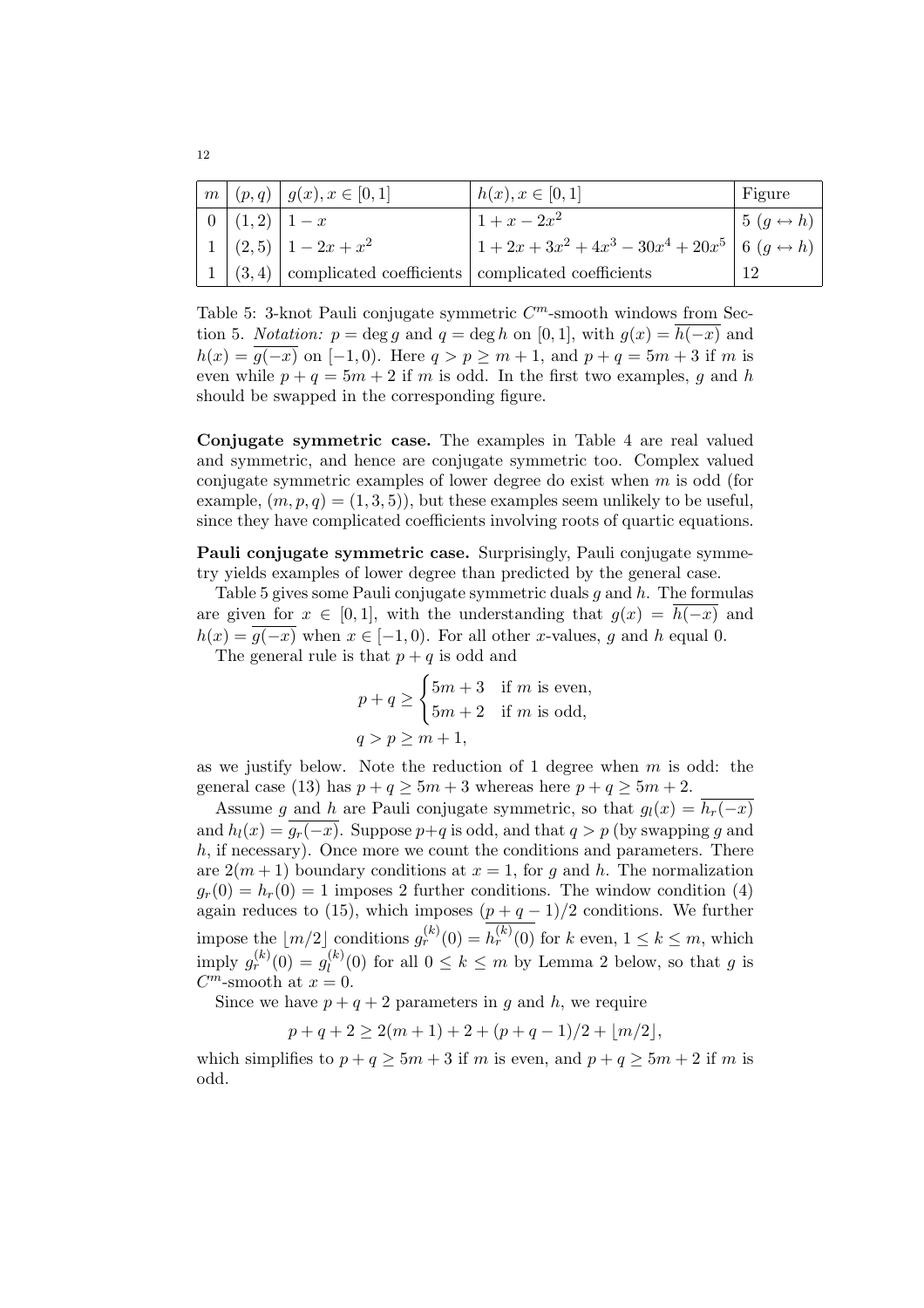The  $C^m$ -smoothness of  $h(x) = \overline{g(-x)}$  follows immediately from smoothness of g. Note the oddness of  $p + q$  is necessary for the highest degree term in the window condition (15) to vanish.

Lastly,  $p \geq m+1$  is needed because  $g_r$  must satisfy the  $m+1$  boundary conditions at  $x = 1$  as well as the normalization  $g_r(0) = 1$ .

Regarding  $C^2$ -smooth windows, which are not covered by Table 5, I have found a complicated example with  $m = 2$  and  $(p, q) = (5, 8)$ , but no examples with  $(p, q) = (3, 10), (4, 9), (6, 7)$ , even though each of these choices would satisfy the requirements  $p + q \geq 5m + 3 = 13$  and  $q > p \geq m + 1 = 3$ . These missing examples serve as a reminder that the criteria in this paper are sometimes not sufficient.

Some complex valued solutions have been omitted from Table 5, too, because their coefficients are too complicated.

We must still prove:

**Lemma 2.** Let m be a nonnegative integer and  $c \in \mathbb{C}$ . Assume the smooth  $functions\ g_l, g_r, h_l, h_r\ satisfy\ the\ boundary\ conditions$ 

$$
g_l(-1) = g'_l(-1) = \dots = g_l^{(m)}(-1) = 0
$$

at  $x = -1$ , as well as the normalization  $g_r(0) = 1$  and the window condition

$$
g_l(x-1)\overline{h_l(x-1)} + g_r(x)\overline{h_r(x)} = c, \qquad 0 \le x \le 1.
$$
 (16)

Assume  $g_r^{(k)}(0) = h_r^{(k)}(0)$  for all even k with  $0 \leq k \leq m$ . Then  $g_r^{(k)}(0) = (-1)^k h_r^{(k)}(0)$  for all  $0 \le k \le m$ .

*Proof of Lemma 2.* When  $m = 0$ , there is nothing to prove. Let  $m \ge 1$  and suppose the lemma holds with  $m-1$  in place of m. To prove the lemma we must show  $g_r^{(m)}(0) = (-1)^m h_r^{(m)}(0)$ .

If m is even, then the desired conclusion is already one of the hypotheses. So suppose m is odd. Differentiate the window condition  $(16)$  m times and put  $x = 0$ . Then using the boundary conditions on  $g_l$  at  $x = -1$  gives

$$
\sum_{k=0}^{m} {m \choose k} g_r^{(m-k)}(0) \overline{h_r^{(k)}(0)} = 0.
$$

The terms with  $k \leq m-1$  can be handled by the induction hypothesis, yielding

$$
g_r(0) \overline{h_r^{(m)}(0)} + \sum_{k=0}^{m-1} \binom{m}{k} g_r^{(m-k)}(0) (-1)^k g_r^{(k)}(0) = 0.
$$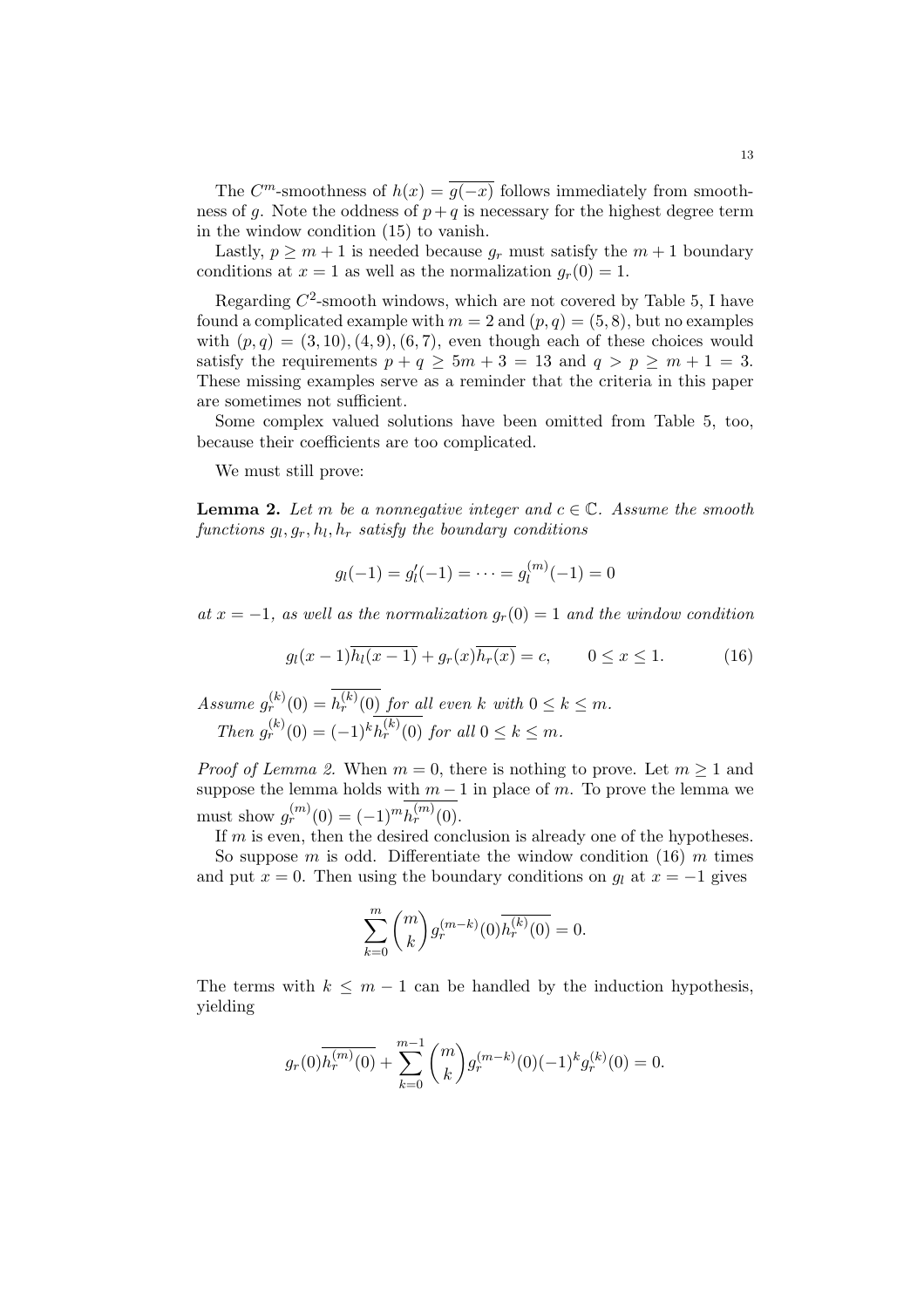Rearranging, we find

$$
g_r(0) \left[ \overline{h_r^{(m)}(0)} - (-1)^m g_r^{(m)}(0) \right] = -\sum_{k=0}^m {m \choose k} g_r^{(m-k)}(0) (-1)^k g_r^{(k)}(0)
$$

$$
= -\frac{d^m}{dx^m} g_r(x) g_r(-x) \Big|_{x=0}
$$

$$
= 0
$$

because  $g_r(x)g_r(-x)$  is an even function of x, while m is odd. Now the normalization  $g_r(0) = 1$  implies  $h_r^{(m)}(0) - (-1)^m g_r^{(m)}(0) = 0$ , as we wanted. ¤

Pauli symmetric case. The examples in Table 5 are Pauli symmetric too, since they are real valued and Pauli conjugate symmetric. I would not expect to find complex valued Pauli symmetric examples with any lower degree.

## 6. 3-knot flat windows

Next we seek flat spline windows, meaning windows whose derivatives vanish to order m at all knot points, in particular at  $x = 0$ :

$$
g'_l(0) = g'_r(0) = \dots = g_l^{(m)}(0) = g_r^{(m)}(0) = 0,
$$
  

$$
h'_l(0) = h'_r(0) = \dots = h_l^{(m)}(0) = h_r^{(m)}(0) = 0.
$$

These flat windows are needed in the next section, for treating translation parameters in the range  $\frac{1}{2} < b < 1$ .

General case. We claim that  $C<sup>m</sup>$ -smooth flat dual windows can generally be constructed when

$$
p_l + q_l = p_r + q_r \ge 6m + 3,
$$
  

$$
p_l, p_r, q_l, q_r \ge 2m + 1.
$$

The justification is similar to the non-flat general case in Section 5, except here we impose an additional m flatness conditions on g at  $x = 0$ . The flatness of h at  $x = 0$  follows from flatness of g, by the proof of Lemma 1.

**Symmetric case.** Symmetric flat windows should exist if in addition  $p_l =$  $p_r, q_l = q_r$  and  $p_r + q_r$  is odd, as one sees by modifying the non-flat symmetric case in Section 5 (changing  $\lceil m/2 \rceil$  to m, because now we require all derivatives of  $q_r$  of order  $\leq m$  to equal zero at  $x = 0$ , not just the odd order derivatives).

Table 6 shows examples of symmetric flat windows.

Other symmetries. The other flat window types (conjugate symmetric, Pauli symmetric and Pauli conjugate symmetric) all generate the same conditions as in the symmetric case.

14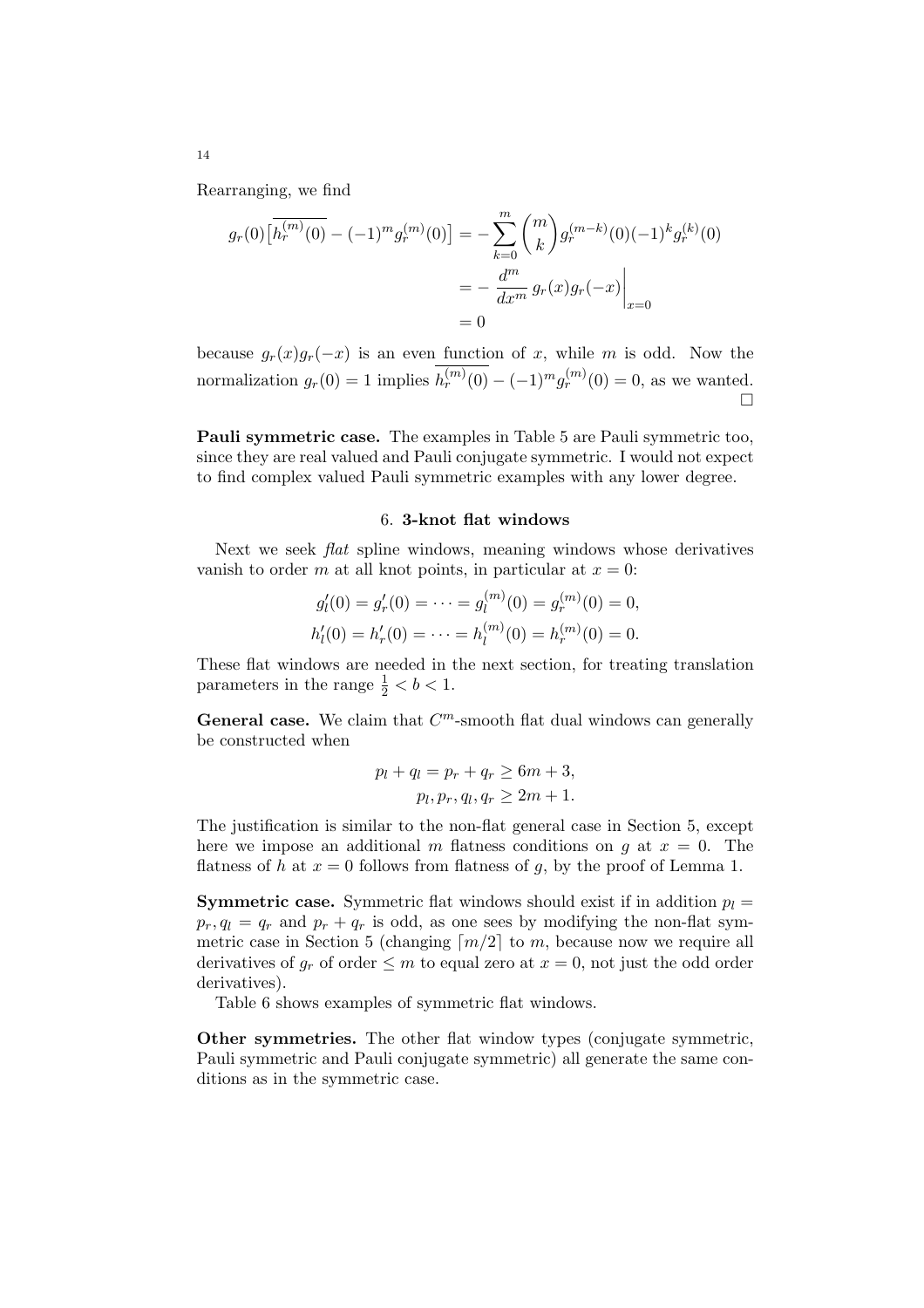|                |                | $m (p,q)    g(x), x \in [0,1]$                                                           | $h(x), x \in [0,1]$                    | Figure |
|----------------|----------------|------------------------------------------------------------------------------------------|----------------------------------------|--------|
|                | $0 (1,2) 1-x $ |                                                                                          | $1 + x - 2x^2$                         | 4      |
| 1 <sup>1</sup> |                | $(3,6)$ $1-3x^2+2x^3$                                                                    | $1+3x^2-2x^3-18x^4+24x^5-8x^6$         | 9      |
|                |                | $1 (4,5)    1-(\sqrt{41}-2)x^2+(2\sqrt{41}-8)x^3   1+(\sqrt{41}-2)x^2-(2\sqrt{41}-8)x^3$ |                                        |        |
|                |                | $-(\sqrt{41}-5)x^4$                                                                      | $-(15-\sqrt{41})x^4+8x^5$              |        |
|                |                | $1 (4,5) 1+(\sqrt{41}+2)x^2-(2\sqrt{41}+8)x^3 1-(\sqrt{41}+2)x^2+(2\sqrt{41}+8)x^3$      |                                        |        |
|                |                | $+(\sqrt{41}+5)x^4$                                                                      | $-(15+\sqrt{41})x^4+8x^5$              |        |
| $2^{\circ}$    |                | $(5,10)$   $1-10x^3+15x^4-6x^5$                                                          | $1 + 10x^3 - 15x^4 + 6x^5 - 200x^6$    |        |
|                |                |                                                                                          | $+600x^7 - 690x^8 + 360x^9 - 72x^{10}$ |        |

Table 6: 3-knot symmetric flat  $C<sup>m</sup>$ -smooth windows from Section 6. Notation:  $p = \deg g$  and  $q = \deg h$  on [0, 1], with  $g(-x) = g(x)$  and  $h(-x) = h(x)$ on  $[-1, 0)$ . Here  $p + q = 6m + 3$  and  $q > p \ge 2m + 1$ .

# 7. Windows when  $1/2 < ab < 1$

Dual windows for  $1/2 < b < 1$  will be constructed by "horizontally compressing" the two halves of a 3-knot flat window and then inserting a constant graph between them. Continuous and  $C<sup>1</sup>$  examples are shown in Figures 13 and 14, respectively, for  $b = 3/4$ .

The construction can be expressed concisely in terms of a time-rescaling function  $\overline{a}$ ¡ ¢

$$
N(x) = \begin{cases} \left(x+1-\frac{1}{2b}\right)/\left(\frac{1}{b}-1\right), & x \le \frac{1}{2b}-1, \\ 0, & |x| \le 1-\frac{1}{2b}, \\ \left(x-(1-\frac{1}{2b})\right)/\left(\frac{1}{b}-1\right), & x \ge 1-\frac{1}{2b}. \end{cases}
$$

Clearly  $N$  is continuous and odd, and is linear and increasing except on the interval  $\left[\frac{1}{2b} - 1, 1 - \frac{1}{2b}\right]$  $\frac{1}{2b}$ , where N is constantly zero. See Figure 15. In the extreme case  $b = 1/2$ ,  $N(x) = x$  is the identity function.

The windows  $g$  and  $h$  will be rescaled to give new windows  $G$  and  $H$ :

**Proposition 3.** Assume g and h are continuous and supported on  $[-1, 1]$ , and

$$
g(x-1)\overline{h(x-1)} + g(x)\overline{h(x)} = 1, \qquad x \in [0,1].
$$
 (17)  
If  $\frac{1}{2} < b < 1$  then

$$
G = g \circ N \qquad and \qquad H = h \circ N
$$

are continuous dual windows supported on  $[-\frac{1}{2}$  $\frac{1}{2b}, \frac{1}{2b}$  $\frac{1}{2b}$ .

Proof of Proposition 3. First, G is continuous, and has compact support because if  $|x| > \frac{1}{2l}$  $\frac{1}{2b}$  then  $|N(x)| > 1$  and so  $G(x) = g(N(x)) = 0$ . The same holds for  $H$ . Hence  $G$  and  $H$  are dual windows provided the window conditions (2) and (3) hold.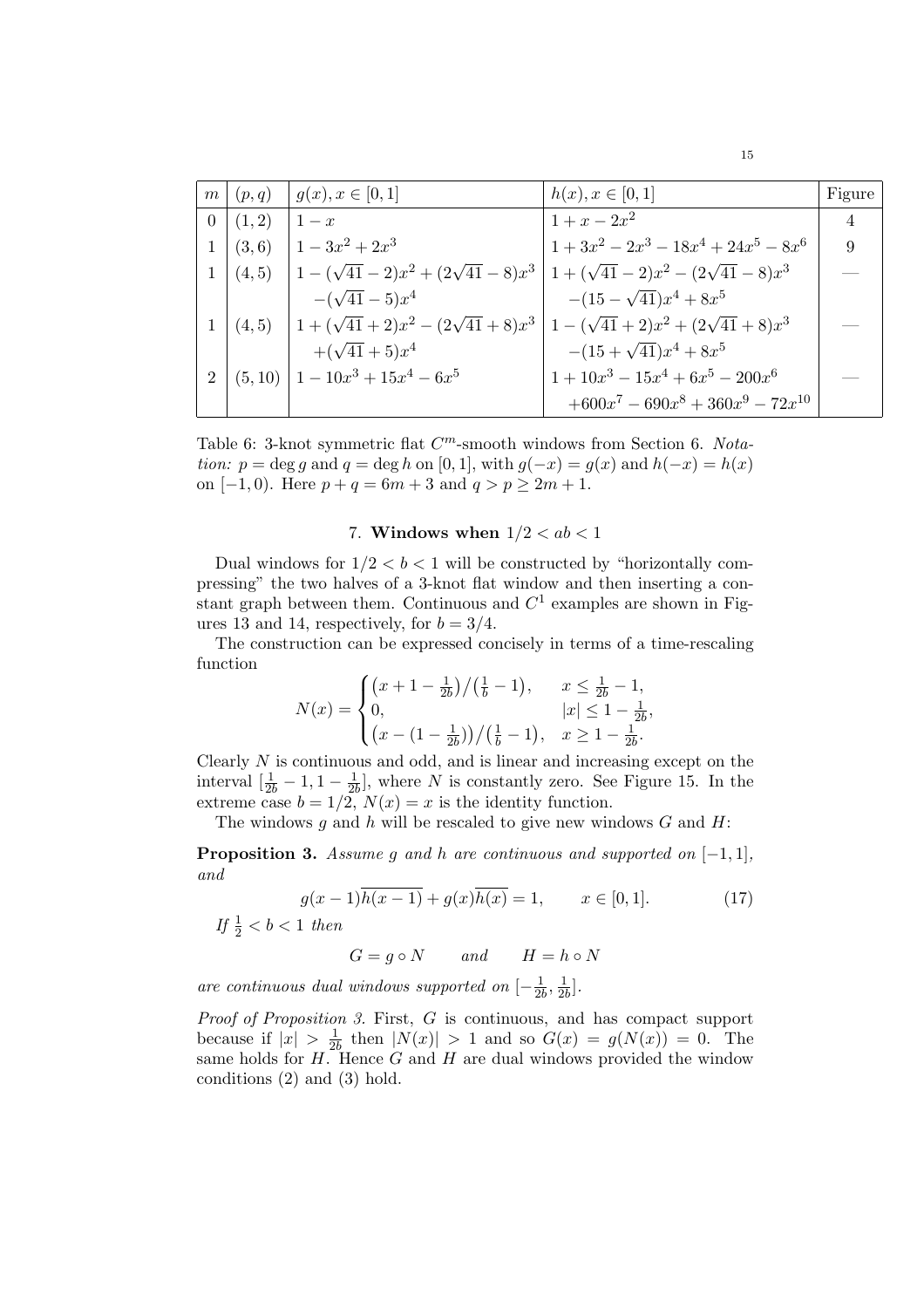Condition  $(3)$  is immediate, since G and H are supported in the interval  $[-\frac{1}{2}]$  $\frac{1}{2b}, \frac{1}{2b}$  $\frac{1}{2b}$  of length  $1/b$ .

For condition  $(2)$ , it suffices to consider x in some interval of length 1, by periodicity. Specifically, it is enough to show

$$
G(x-1)\overline{H(x-1)} + G(x)\overline{H(x)} = 1
$$
\n(18)

for x in the interval  $\left[\frac{1}{2b} - 1, \frac{1}{2b}\right]$  $\frac{1}{2b}$ , because  $\frac{1}{2b}$  is the right endpoint of the support of G and that support has length  $\frac{1}{b} < 2$  (so that  $G(x - n) = 0$ whenever  $n \neq 0, 1$ .

Formula (18) holds when  $x \in [1 - \frac{1}{2l}]$  $\frac{1}{2b}, \frac{1}{2b}$  $\frac{1}{2b}$ , because the easily verified identity  $N(x - 1) = N(x) - 1 \in [-1, 0]$  implies

$$
G(x-1)\overline{H(x-1)} + G(x)\overline{H(x)}
$$
  
=  $g(N(x)-1)\overline{h(N(x)-1)} + g(N(x))\overline{h(N(x))}$   
= 1

by the assumption  $(17)$  on q and h.

In the remaining range  $x \in \left[\frac{1}{2b} - 1, 1 - \frac{1}{2b}\right]$  $\frac{1}{2b}$ ), we have  $N(x) = 0$  and so  $G(x)\overline{H(x)} = g(0)\overline{h(0)} = 1$  by (17), and also  $N(x-1) < -1$  because  $x - 1 < -\frac{1}{2l}$  $\frac{1}{2b}$ , so that  $G(x-1) = 0$ . Now (18) follows.  $\Box$ 

Smoothness of the new windows is given by the next lemma.

**Lemma 4.** Let  $m$  be a positive integer. If  $q$  and  $h$  in Proposition 3 are  $C<sup>m</sup>$ -smooth and flat, then G and H are  $C<sup>m</sup>$ -smooth.

Recall g and h are called flat (to order m) if  $g^{(k)}$  and  $h^{(k)}$  vanish at  $x = 0, \pm 1$ , for  $k = 1, ..., m$ .

*Proof of Lemma 4.* The only points where  $G = g \circ N$  might not be  $C^m$ smooth are  $x = \pm(1 - \frac{1}{2l})$  $\frac{1}{2b}$ , where N has corner points.

Clearly G is constant immediately to the left of  $x = 1 - \frac{1}{2l}$  $\frac{1}{2b}$ , since N is constant there; hence the derivatives of G from the left are all zero at  $x = 1 - \frac{1}{2l}$  $\frac{1}{2b}$ . The derivatives from the right are zero too, up to order m, because on the right N is linear and  $g^{(k)}(0) = 0$  for  $k = 1, \ldots, m$  by the flatness assumption. Hence G is  $C^m$ -smooth at  $x = 1 - \frac{1}{2l}$  $\frac{1}{2b}$ . Argue similarly at the other corner point  $x = \frac{1}{2b} - 1$ . The proof is the same for H.  $\Box$ 

Examples. Combining Proposition 3 and Lemma 4, we see that the  $C<sup>m</sup>$ smooth symmetric flat 3-knot windows g and h in Table 6 generate  $C^m$ smooth symmetric 4-knot windows  $G$  and  $H$ , when  $\frac{1}{2} < b < 1$ . Plots of  $G$ and H for the choices  $(m, p, q) = (0, 1, 2)$  and  $(1, 3, 6)$  are shown in Figures 13 and 14, respectively, for  $b = 3/4$ .

16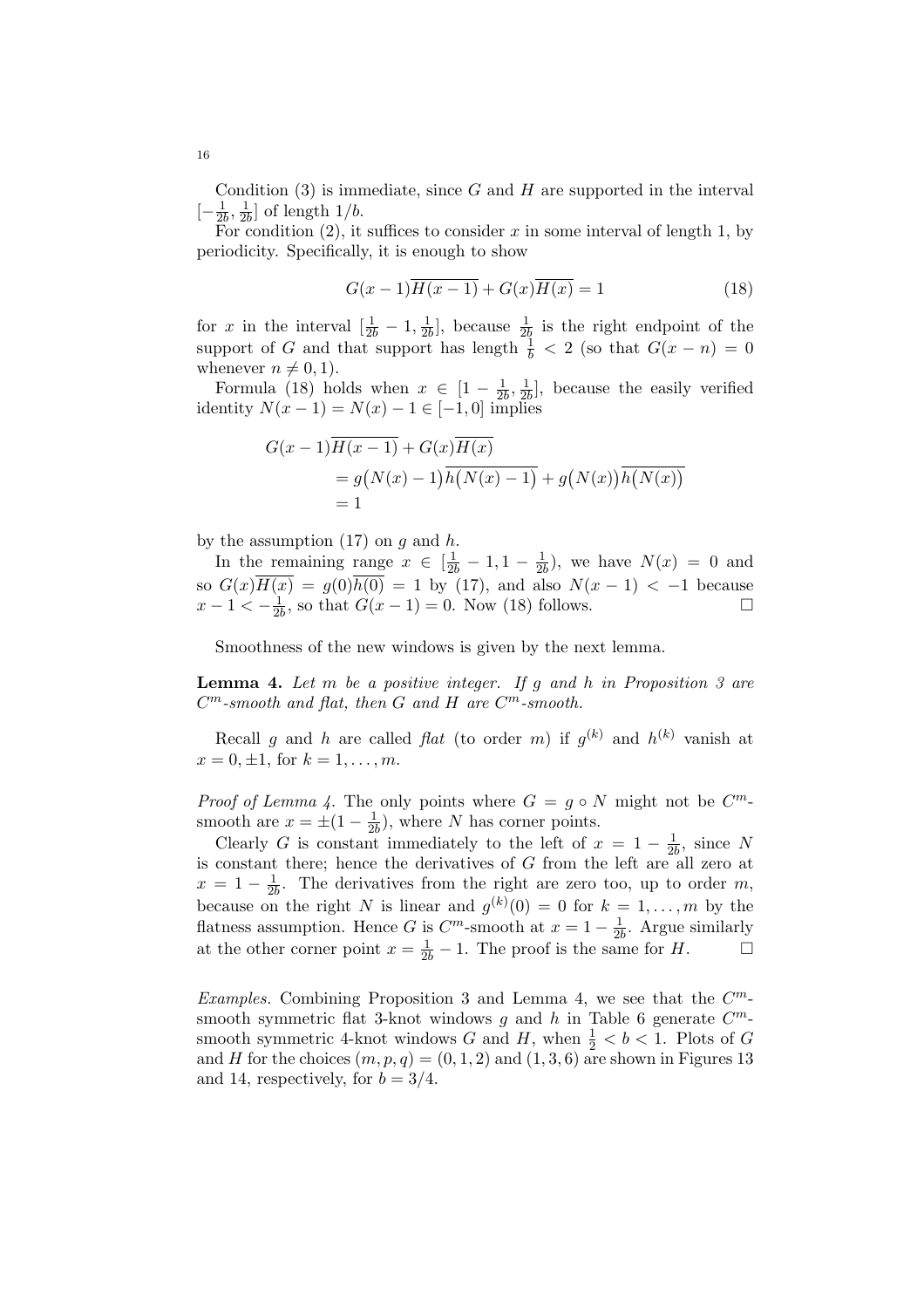Remark on  $b = 1$ . The indicator functions  $g = h = \mathbb{1}_{[-1/2,1/2)}$  are well known dual windows when  $b = 1$ . Indicator functions are typically unsuitable for applications, though, because jumps in the time domain lead to the Gibbs phenomenon and poor concentration in the frequency domain. That is why we consider continuous windows, in this paper.

# 8. Wider windows when  $ab \leq 1/4$

Our windows become more concentrated in the frequency domain when they are dilated in the time domain. We begin by showing how the window condition and modulation parameter are affected by dilation.

**Proposition 5.** Assume  $g, h \in L^2(\mathbb{R})$  satisfy Janssen's window conditions (2) and (3). Let  $B \in \mathbb{N}$ . √ √

Then the functions  $g_B(x) = g(x/B)$ / B and  $h_B(x) = h(x/B)/$ B satisfy  $(2)$  and  $(3)$  with b replaced by  $b/B$ . That is,  $\overline{\phantom{a}}$ 

$$
\sum_{n\in\mathbb{Z}} g_B(x-n)\overline{h_B(x-n)} = 1, \qquad x \in \mathbb{R},
$$
  

$$
\sum_{n\in\mathbb{Z}} g_B(x-n-kB/b)\overline{h_B(x-n)} = 0, \qquad x \in \mathbb{R}, \quad k \neq 0.
$$

Proof of Proposition 5. To verify the second equation, we substitute in the definitions of  $g_B$  and  $h_B$  and then write  $n = m + n'B$  where  $m = 1, \ldots, B$ and  $n' \in \mathbb{Z}$ , obtaining

$$
\sum_{n\in\mathbb{Z}} g_B(x - n - kB/b) \overline{h_B(x - n)}
$$
  
= 
$$
\frac{1}{B} \sum_{m=1}^{B} \sum_{n'\in\mathbb{Z}} g((x - ma)/B - n'a - k/b) \overline{h((x - ma)/B - n'a)},
$$

which equals 0 by applying  $(3)$  to the sum over  $n'$ .

The first equation follows similarly, by taking  $k = 0$  and applying (2).  $\Box$ 

*Example.* Suppose g and h are spline dual windows for  $b = 1/2$  that are supported in the interval  $[-1, 1]$ , such as any of the examples found in Sections 4–6. Then  $g_B$  and  $h_B$  are dual windows for  $b = 1/2B$  that are supported in the wider interval  $[-B, B]$ , by Proposition 5.

Specifically, consider the  $C^1$ -smooth 3-knot symmetric example in Table 4 with  $(m, p, q) = (1, 3, 6)$ , shown in Figure 9. Dilating with  $B = 2$  yields  $C^1$ smooth symmetric dual windows for  $b = 1/4$  that are supported on  $[-2, 2]$ , with  $\overline{a}$  $\mathbf{r}$ 

$$
g(x) = \frac{1}{\sqrt{2}} \left( 1 - \frac{3}{4}x^2 + \frac{1}{4}x^3 \right),
$$
  
\n
$$
h(x) = \frac{1}{\sqrt{2}} \left( 1 + \frac{3}{4}x^2 - \frac{1}{4}x^3 - \frac{9}{8}x^4 + \frac{3}{4}x^5 - \frac{1}{8}x^6 \right),
$$

for  $x \in [0, 2]$ . These windows are shown in Figure 16.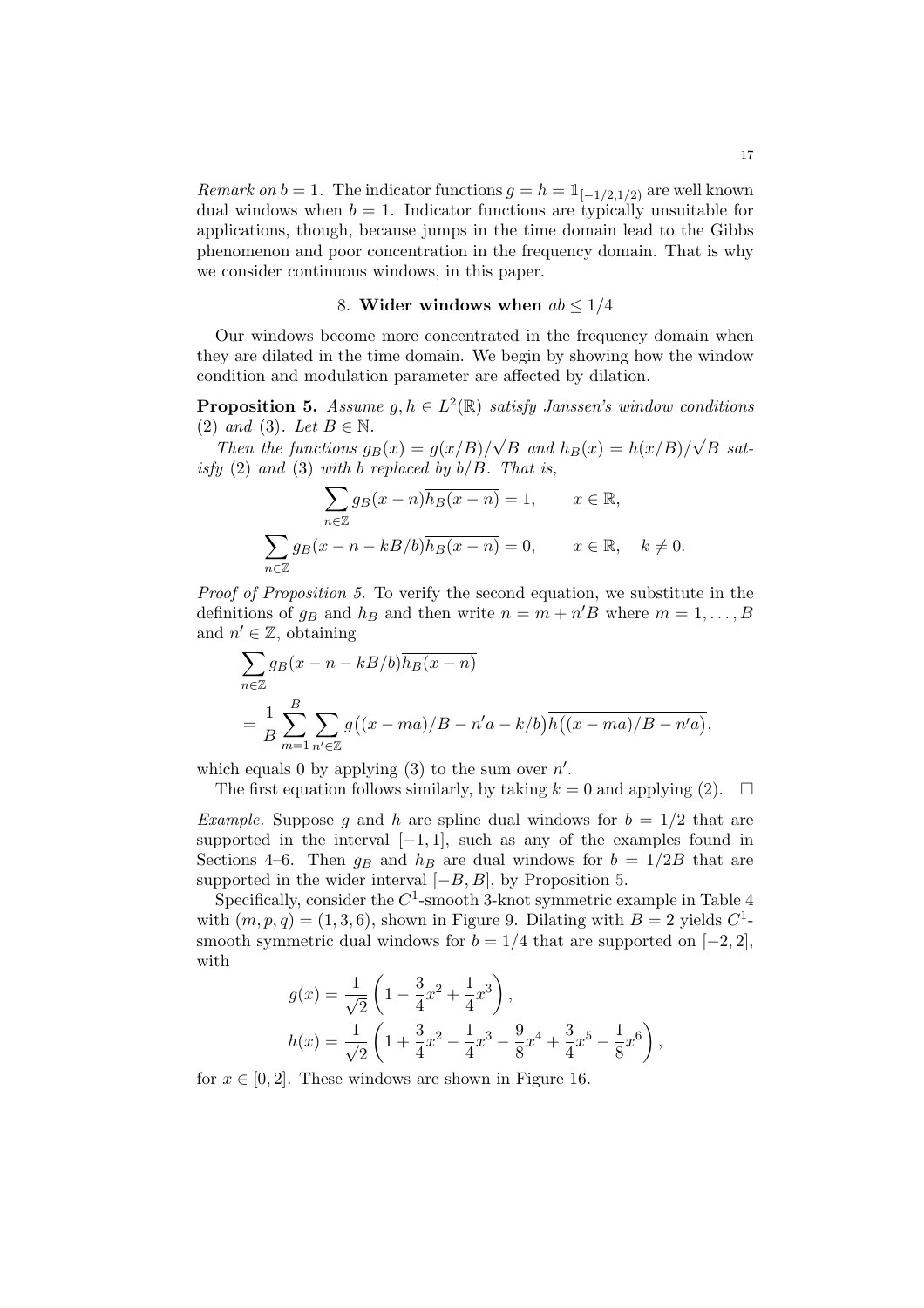## 9. Windows of unequal smoothness

The analysis window need not always be as smooth as the synthesis window. Suppose we want the analysis window to be  $C<sup>m</sup>$ -smooth and the synthesis window to be  $C^{m-1}$ -smooth. Then we need only drop the highest order boundary conditions in our earlier construction.

*Example.* Consider the 3-knot symmetric case, with  $0 < b < 1/2$ . Dropping the boundary condition  $h^{(m)}(1) = 0$  leads to the requirements that  $p + q$  be odd with  $\overline{a}$ 

$$
p + q \ge \begin{cases} 5m + 1 & \text{if } m \text{ is even,} \\ 5m + 2 & \text{if } m \text{ is odd,} \end{cases}
$$

$$
p \ge \begin{cases} \frac{3}{2}m + 1 & \text{if } m \text{ is even,} \\ \frac{3}{2}(m + 1) & \text{if } m \text{ is odd,} \\ \frac{1}{2}(3m + 1) & \text{if } m \text{ is even,} \end{cases}
$$

$$
q \ge \begin{cases} \frac{3}{2}m & \text{if } m \text{ is even,} \\ \frac{1}{2}(3m + 1) & \text{if } m \text{ is odd.} \end{cases}
$$

When  $m = 1$ , these requirements are satisfied by  $(p, q) = (3, 4), (4, 3)$  and (5, 2). The last of these three choices yields the most pleasing windows (see Figure 17), with

$$
g(x) = 1 + x^2 - \frac{26}{3}x^3 + \frac{28}{3}x^4 - \frac{8}{3}x^5
$$
 and  $h(x) = 1 - x^2$ 

for  $x \in [0,1]$ , and  $g(x) = g(-x)$  and  $h(x) = h(-x)$  for  $x \in [-1,0)$  (symmetry), and  $g, h = 0$  outside [-1, 1]. Obviously g is  $C^1$ -smooth and h is continuous.

# 10. Dual window constructions in the literature

A substantial class of spline windows has been constructed by Christensen [3]. The main result of [3] says that if g is bounded, real valued and supported in an interval of length  $L \in \mathbb{N}$ , and if g has constant periodization  $n \in \mathbb{Z}$   $g(x - n) = 1$ , then a dual window is given by

$$
h(x) = g(x) + 2\sum_{n=1}^{L-1} g(x+n)
$$

whenever  $0 < b \leq 1/(2L-1)$ . Christensen chooses g to be a B-spline, and hence obtains some pleasingly explicit dual window pairs. Unfortunately, the upper bound on  $b$  gets smaller as the support length  $L$  increases, and L necessarily increases as the order of smoothness of the window  $g$  (the  $B$ spline) is increased. Thus smoother windows can be obtained only at the cost of a smaller b-value.

In contrast, the constructions in this paper can handle any order of smoothness, for any  $0 < b \leq 1/2$  (and even  $\frac{1}{2} < b < 1$ , in Section 7),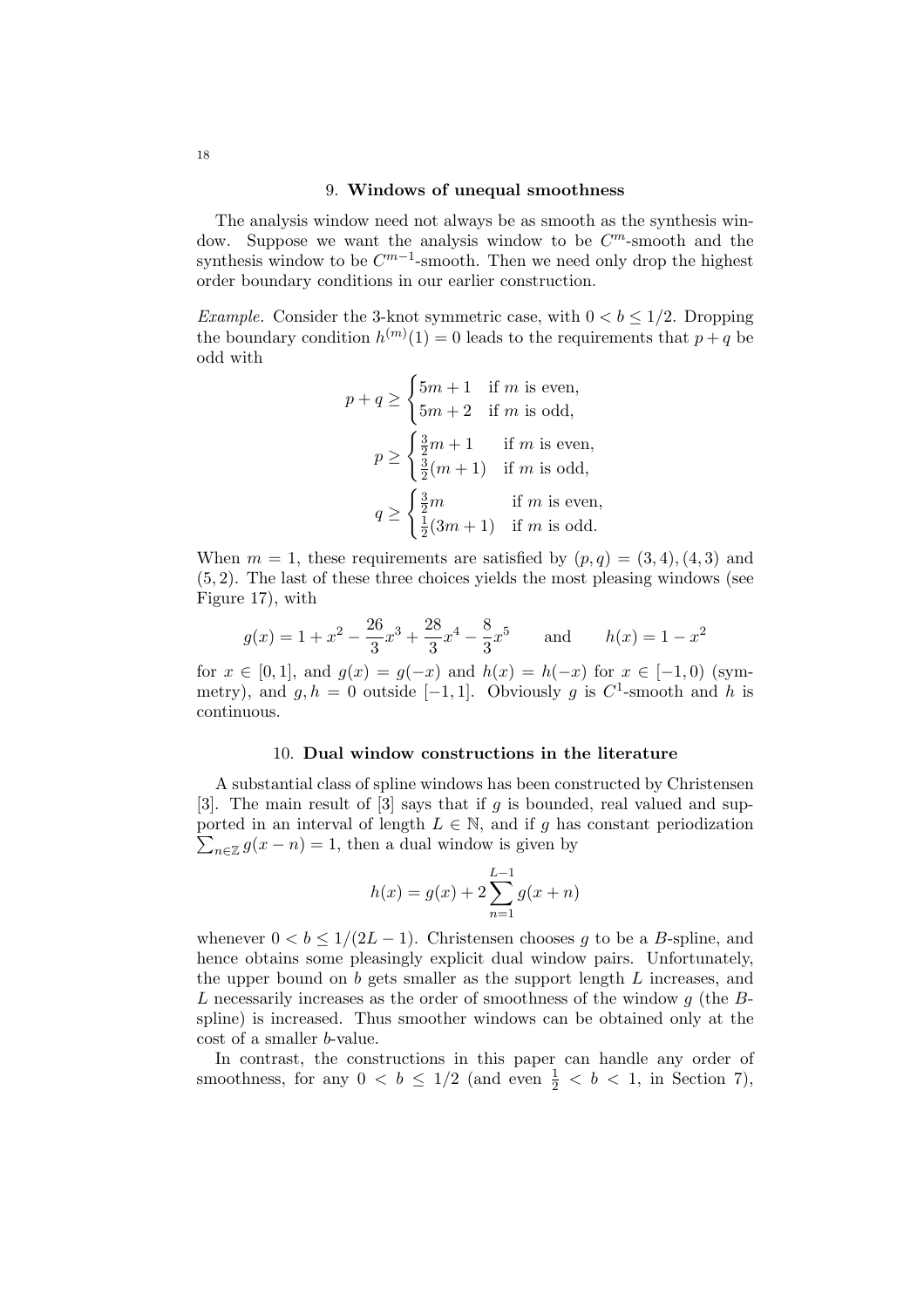with windows that are supported in the fixed interval  $[-1, 1]$ . On the other hand, we do not *prove* that the algorithm works in general.

The recent work of Christensen and Kim [5] is also similar in spirit to this paper. Their Corollary 2.7 constructs 2-knot $/(L+1)$ -knot spline duals on a support interval of width L. The 2-knot spline q has degree  $L - 1$ , and  $b \leq 1/L$ . The width again increases with the degree, and hence with the smoothness. One can compare with Section 4, where we construct 2-knot/3 knot windows on an interval of fixed width 2 with no restrictions on b or on the smoothness.

Other developments include Lemvig's analogous work on wavelets [10], and Christensen and Kim's construction of Gabor systems in higher dimensions [4].

A further construction in the literature is the square-root method of Daubechies et al. [6,  $\S ILE$ ]. Assume  $s(x)$  is nonnegative, bounded and supported on an interval of length  $L$ , and that  $s$  has constant periodization  $n \in \mathbb{Z}$  s(x - n) = 1. Then defining  $g = h = \sqrt{s}$  gives a pair of dual windows satisfying (2) and (3), provided  $0 < b \leq 1/L$ . (These frames are tight, since  $g = h$ .) More generally, one can take  $g = s^p$  and  $h = s^{1-p}$  whenever  $0 < p < 1$ . Two aspects of this root method deserve comment. First, spline examples need only addition and multiplication in their definition, and so are more elementary than examples using roots. Second, a root reduces smoothness at the edge of the support. To compensate for this loss of smoothness, s must be constructed to have a higher order of vanishing at the endpoints, which increases its complexity.  $\overline{ }$ 

Lastly we recall that the canonical dual is  $g(x)$  $_{n\in\mathbb{Z}}|g(x-n)|^2$ , provided g is supported in an interval of length  $1/b$  and the denominator is bounded above and is bounded below away from zero [2, Corollary 9.1.8]. This canonical dual is clearly more complicated than the original window g. For example, if the original window is piecewise polynomial then the canonical dual is piecewise rational, like in example (12). For that reason, this paper seeks non-canonical dual windows that have the same spline form as the original window.

#### **REFERENCES**

- [1] O. Christensen. An Introduction to Frames and Riesz Bases. Birkhäuser, Boston, 2003.
- [2] O. Christensen. Frames and Bases: An Introductory Course. Appl. Numer. Harmon. Anal. Birkhäuser Boston, Boston, MA, to appear, 2008.
- [3] O. Christensen. Pairs of dual Gabor frame generators with compact support and desired frequency localization. Appl. Comput. Harmon. Anal. 20:403–410, 2006.
- [4] O. Christensen and R. Y. Kim. Pairs of explicitly given dual Gabor frames in  $L^2(\mathbb{R}^d)$ . J. Fourier Anal. Appl. 12:243–255, 2006.
- [5] O. Christensen and R. Y. Kim. On dual Gabor frame pairs generated by polynomials. Preprint, 2007.
- [6] I. Daubechies, A. Grossmann and Y. Meyer. Painless nonorthogonal expansions. J. Math. Phys. 27:1271–1283, 1986.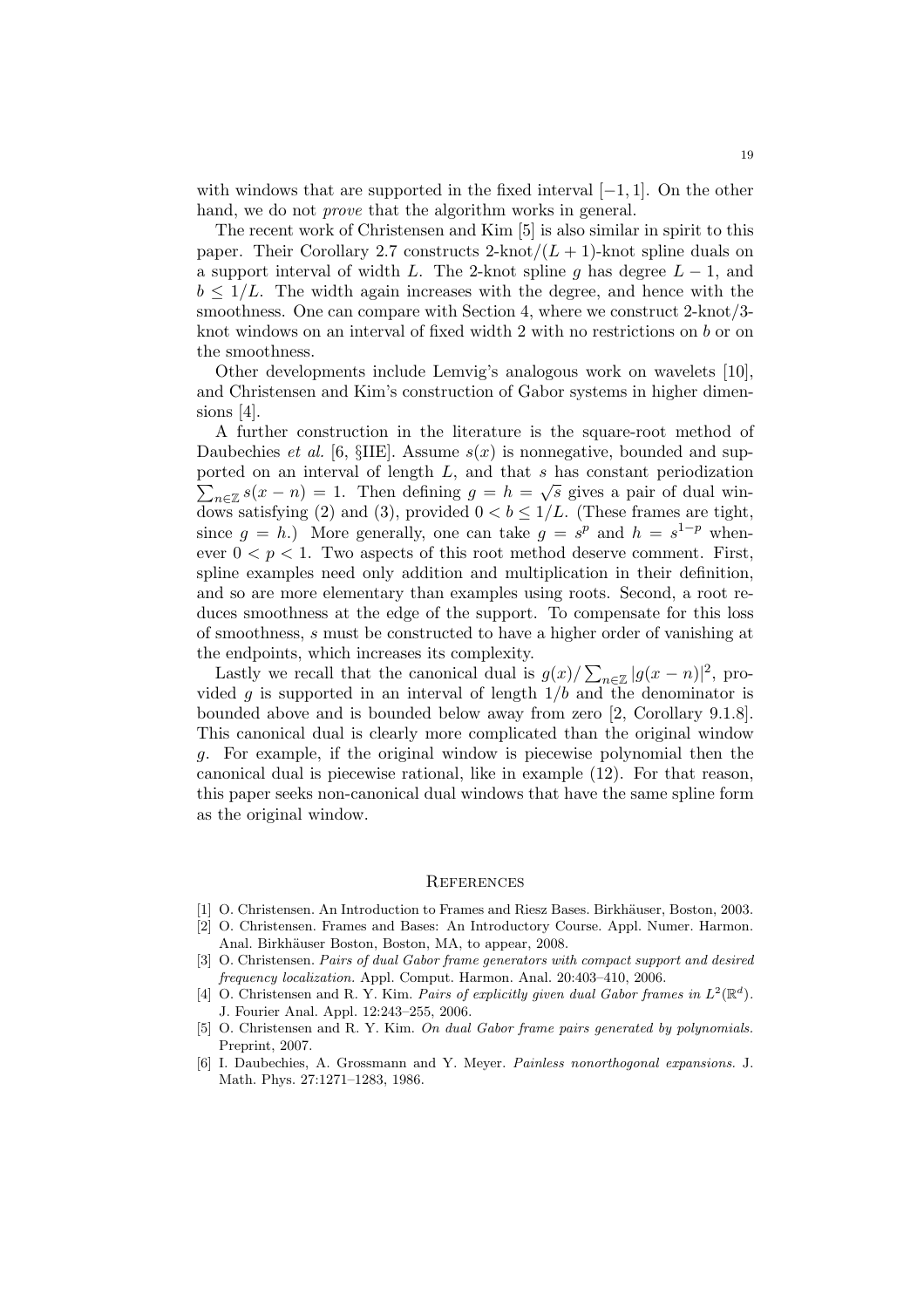- [7] H. G. Feichtinger and T. Strohmer, editors. Gabor Analysis and Algorithms. Appl. Numer. Harmon. Anal. Birkhäuser Boston, Boston, MA, 1998.
- [8] K. Gröchenig. Foundations of Time-Frequency Analysis. Applied and Numerical Harmonic Analysis. Birkhäuser Boston, Boston, MA, 2001.
- [9] A. J. E. M. Janssen. The duality condition for Weyl–Heisenberg frames. In: Gabor Analysis and Algorithms, pp. 33–84, Appl. Numer. Harmon. Anal. Editors: H. G. Feichtinger and T. Strohmer. Birkhäuser Boston, Boston, MA, 1998.
- [10] J. Lemvig. Constructing pairs of dual bandlimited framelets with desired time localization. Adv. Comput. Math., appeared online, 2008.

Department of Mathematics, University of Illinois, Urbana, IL 61801, U.S.A. E-mail address: Laugesen@illinois.edu

20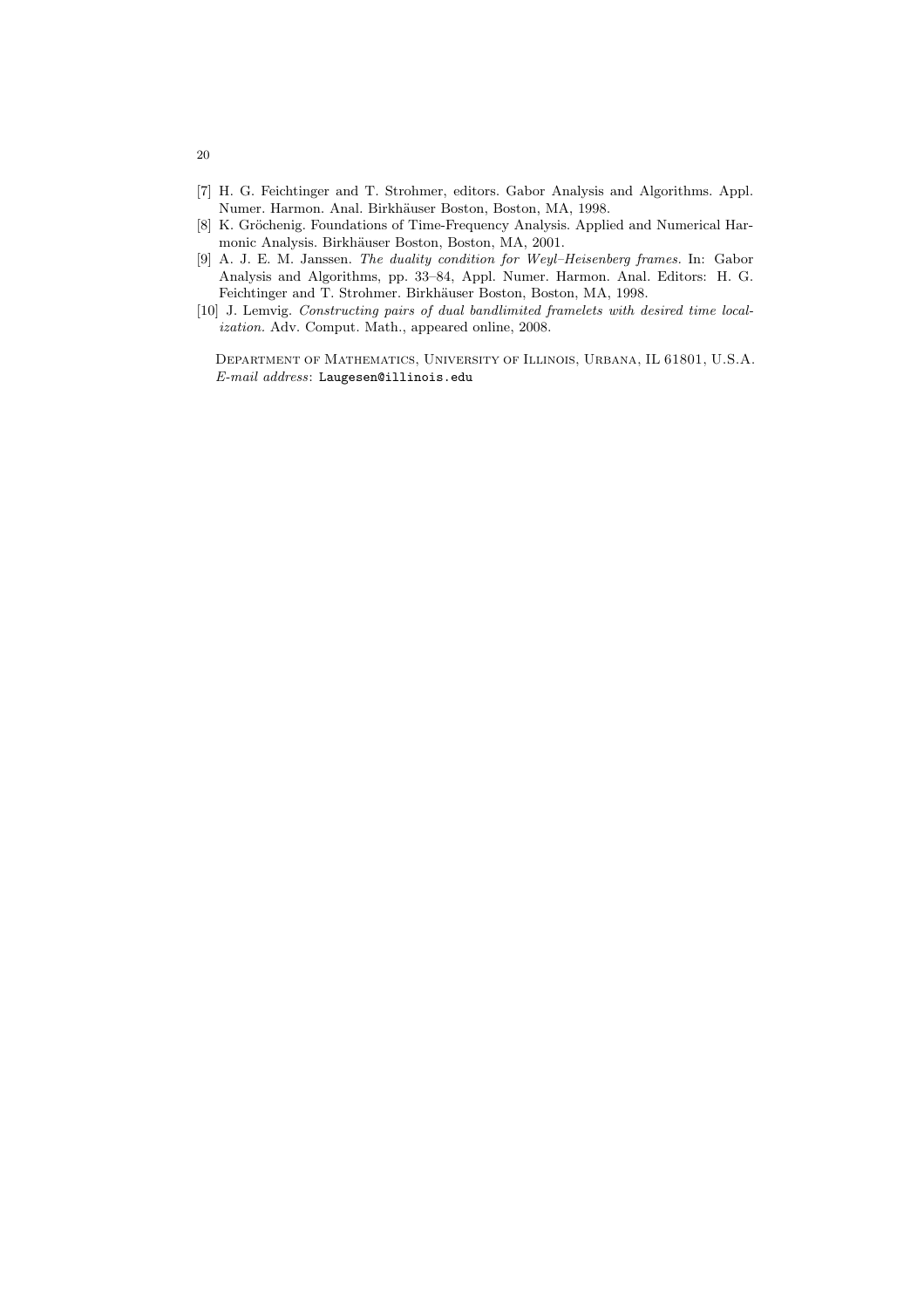# LIST OF FIGURES

| 1              | 2-knot/3-knot symmetric: $(m, p, q) = (0, 2, 3)$ [Table 2]                                                              | 22 |
|----------------|-------------------------------------------------------------------------------------------------------------------------|----|
| $\overline{2}$ | Canonical dual $H$ for the 2-knot symmetric window $g$ shown in<br>Figure 1 [see formula $(12)$ ]                       | 22 |
| 3              | 2-knot/3-knot symmetric: $(m, p, q) = (1, 4, 7)$ [Table 2]                                                              | 22 |
| 4              | 3-knot: $(m, p_l, p_r, q_l, q_r) = (0, 1, 1, 2, 2)$ [Table 3]. Same as 3-knot                                           |    |
|                | symmetric: $(m, p, q) = (0, 1, 2)$ [Table 4]                                                                            | 23 |
| 5              | 3-knot: $(m, p_l, p_r, q_l, q_r) = (0, 1, 2, 2, 1)$ [Table 3]                                                           | 23 |
| 6              | 3-knot: $(m, p_l, p_r, q_l, q_r) = (1, 2, 5, 5, 2)$ [Table 3]                                                           | 23 |
| 7              | 3-knot: $(m, p_l, p_r, q_l, q_r) = (2, 3, 5, 10, 8)$ [Table 3]                                                          | 23 |
| 8              | 3-knot: $(m, p_l, p_r, q_l, q_r) = (2, 3, 8, 10, 5)$ [Table 3]                                                          | 24 |
| 9              | 3-knot symmetric: $(m, p, q) = (1, 3, 6)$ [Table 4]                                                                     | 24 |
| 10             | 3-knot symmetric: $(m, p, q) = (2, 4, 9)$ [Table 4]                                                                     | 24 |
| 11             | 3-knot symmetric: $(m, p, q) = (2, 5, 8)$ [Table 4]. Two other window                                                   |    |
|                | pairs exist also.                                                                                                       | 24 |
| 12             | 3-knot Pauli (conjugate) symmetric: $(m, p, q) = (1, 3, 4)$ [Table 5]                                                   | 25 |
| 13             | 4-knot symmetric with $b = 3/4$ : $(m, p, q) = (0, 1, 2)$ [Section 7]                                                   | 25 |
|                | 14 4-knot symmetric with $b = 3/4$ : $(m, p, q) = (1, 3, 6)$ [Section 7]                                                | 25 |
| 15             | The time-rescaling function $N(x)$ from Section 7.                                                                      | 25 |
| 16             | 3-knot symmetric on $[-2, 2]$ , with $0 < b \le 1/4$ : $(m, p, q) = (1, 3, 6)$<br>[Section 8]                           | 26 |
| 17             | 3-knot symmetric with unequal smoothness: g is $C^1$ and h is<br>continuous, with degrees $(p, q) = (5, 2)$ [Section 9] | 26 |
|                |                                                                                                                         |    |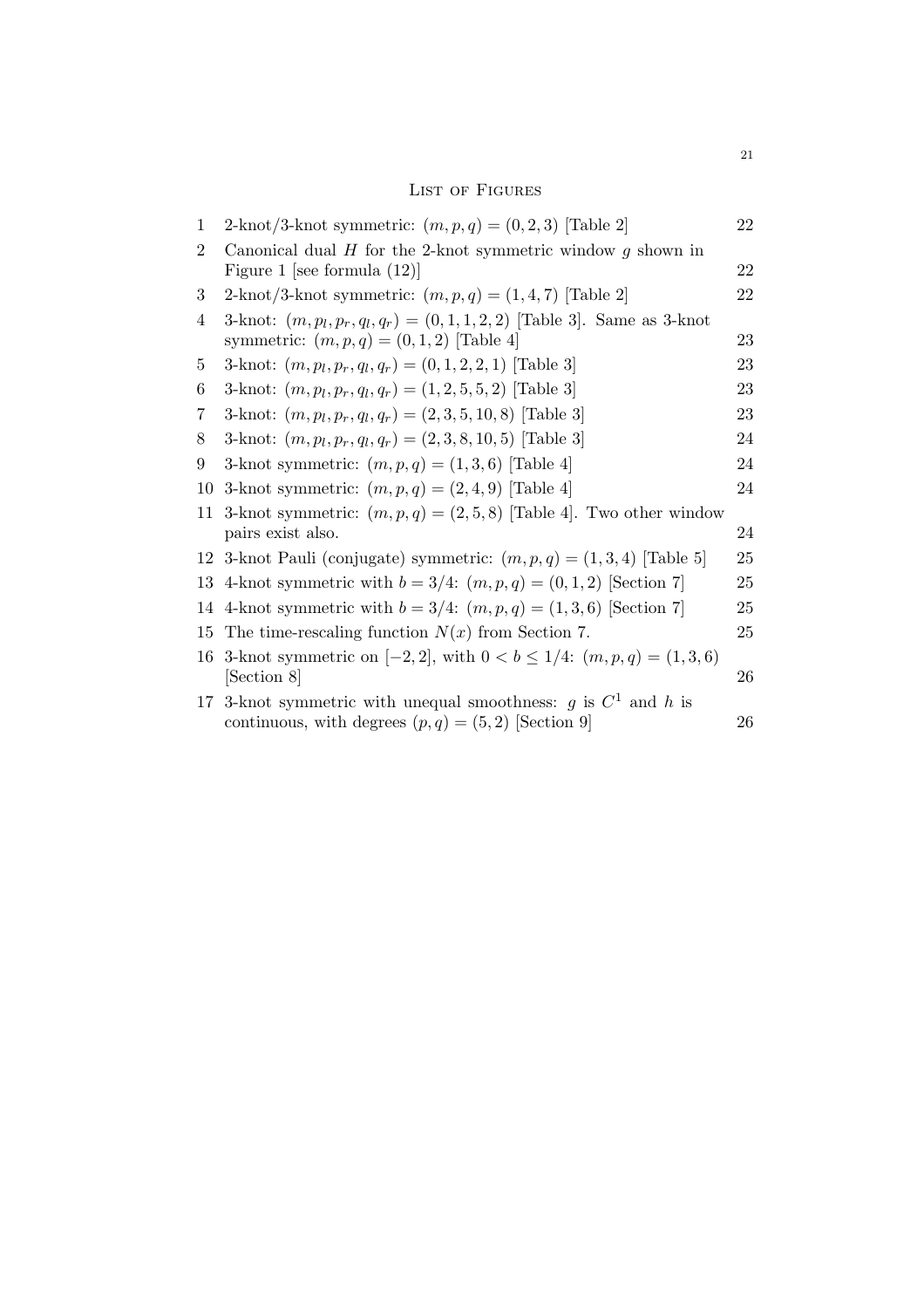

FIGURE 1. 2-knot/3-knot symmetric:  $(m, p, q) = (0, 2, 3)$  [Table 2]



FIGURE 2. Canonical dual  $H$  for the 2-knot symmetric window  $g$  shown in Figure 1 [see formula  $(12)$ ]



FIGURE 3. 2-knot/3-knot symmetric:  $(m, p, q) = (1, 4, 7)$  [Table 2]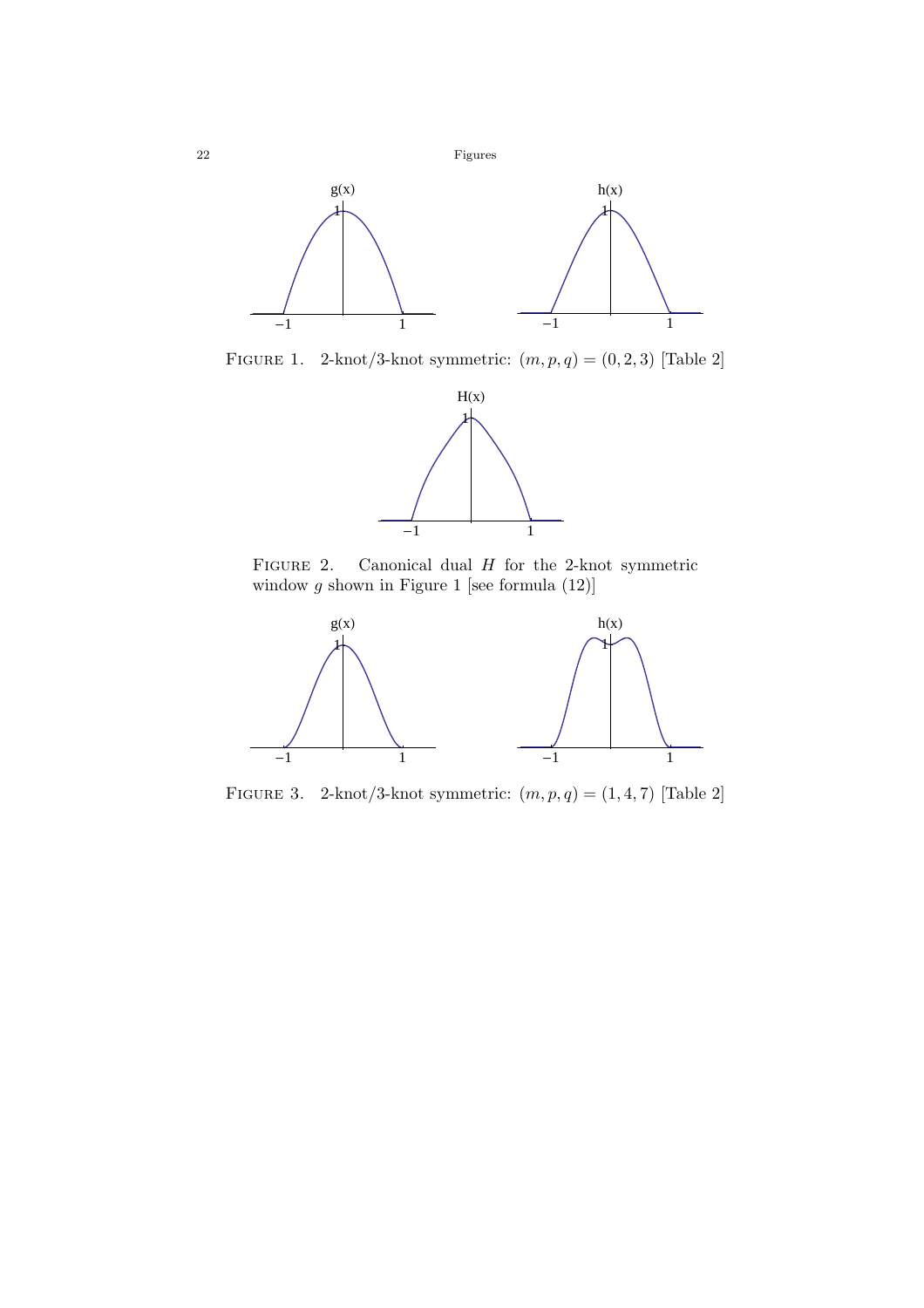

FIGURE 4. 3-knot:  $(m, p_l, p_r, q_l, q_r) = (0, 1, 1, 2, 2)$  [Table 3]. Same as 3-knot symmetric:  $(m, p, q) = (0, 1, 2)$  [Table 4]



FIGURE 5. 3-knot:  $(m, p_l, p_r, q_l, q_r) = (0, 1, 2, 2, 1)$  [Table 3]



FIGURE 6. 3-knot:  $(m, p_l, p_r, q_l, q_r) = (1, 2, 5, 5, 2)$  [Table 3]



FIGURE 7. 3-knot:  $(m, p_l, p_r, q_l, q_r) = (2, 3, 5, 10, 8)$  [Table 3]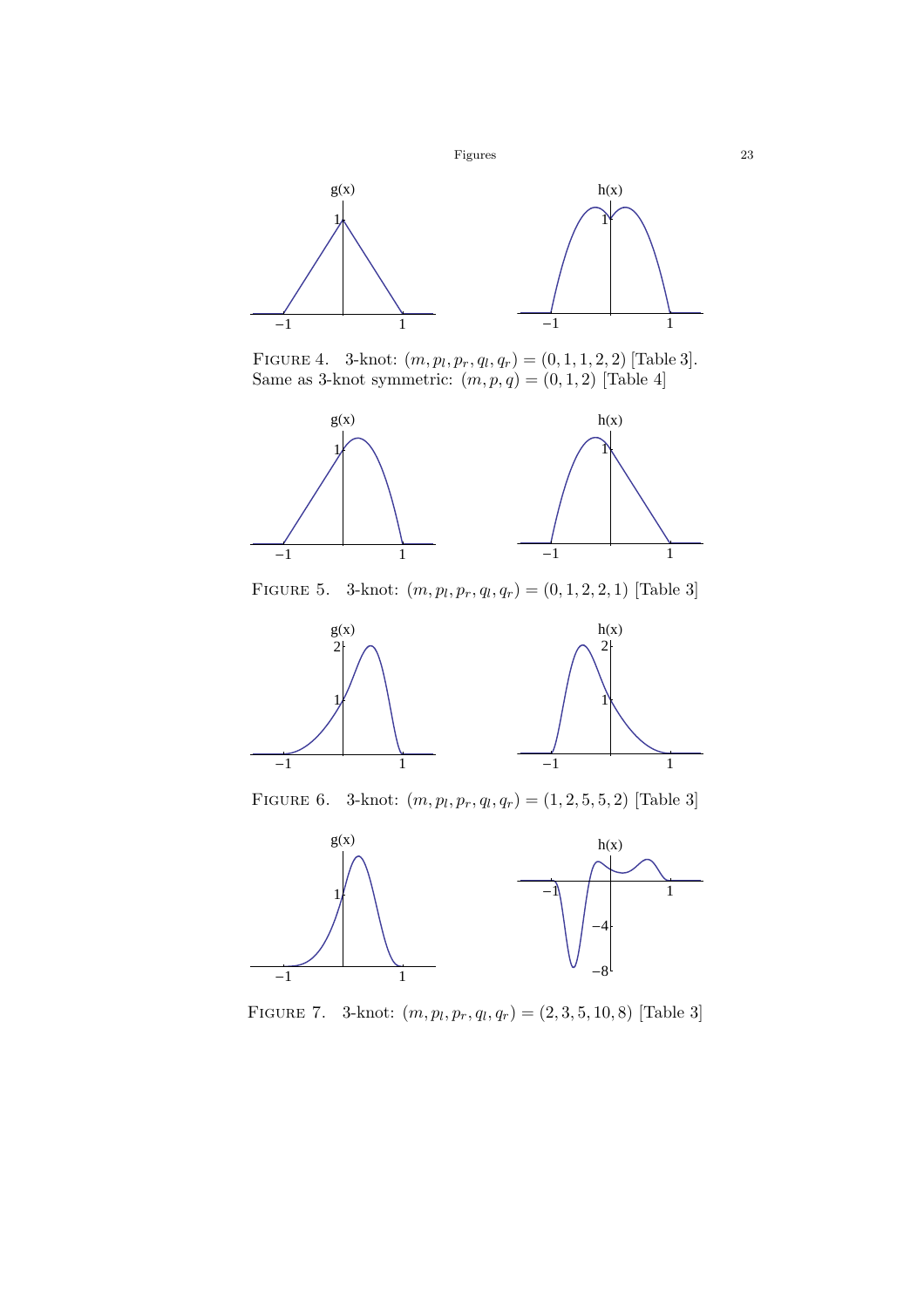

FIGURE 8. 3-knot:  $(m, p_l, p_r, q_l, q_r) = (2, 3, 8, 10, 5)$  [Table 3]



FIGURE 9. 3-knot symmetric:  $(m, p, q) = (1, 3, 6)$  [Table 4]



FIGURE 10. 3-knot symmetric:  $(m, p, q) = (2, 4, 9)$  [Table 4]



FIGURE 11. 3-knot symmetric:  $(m, p, q) = (2, 5, 8)$  [Table 4]. Two other window pairs exist also.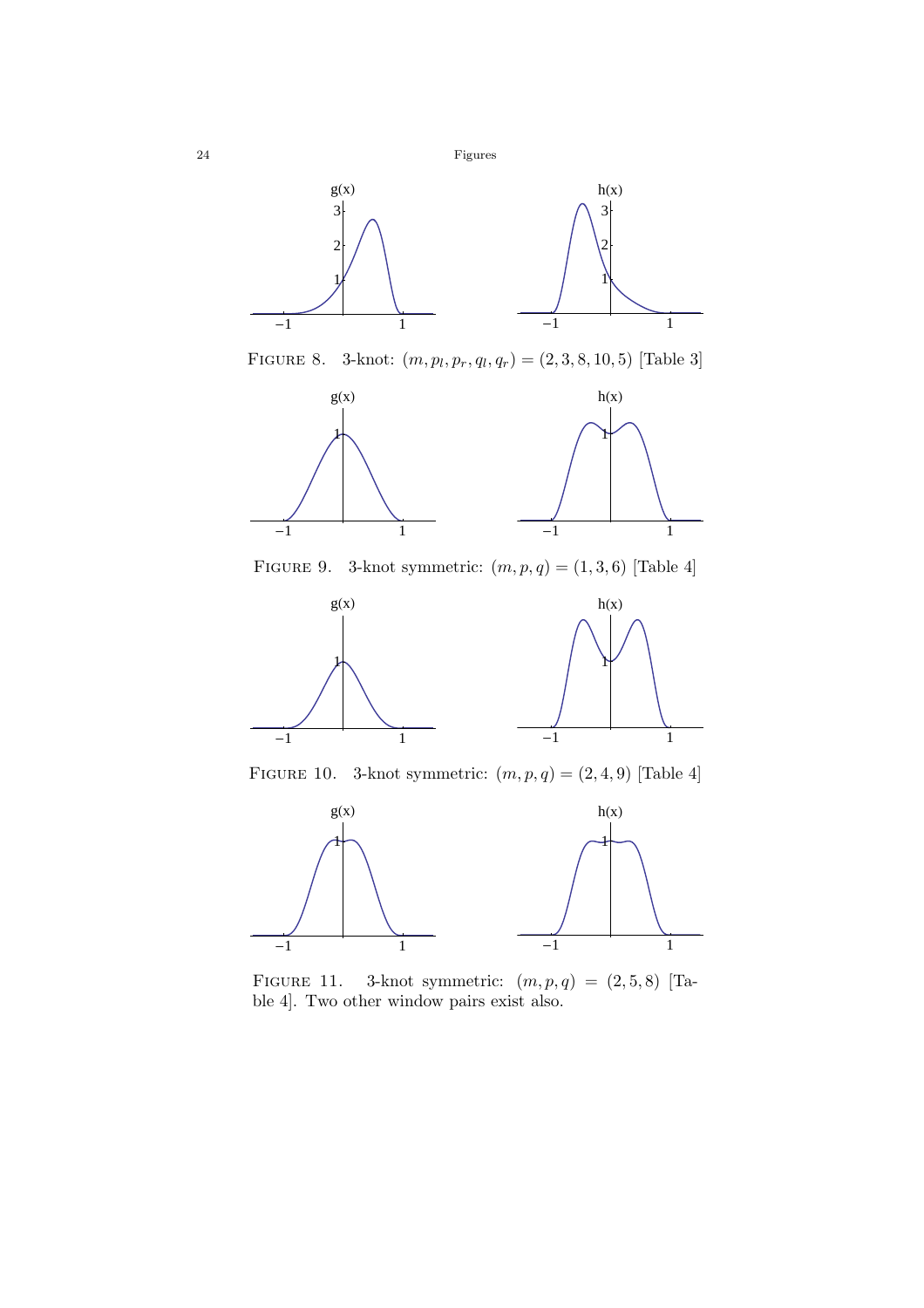



Figure 12. 3-knot Pauli (conjugate) symmetric:  $(m, p, q) = (1, 3, 4)$  [Table 5]



FIGURE 13. 4-knot symmetric with  $b = 3/4$ :  $(m, p, q) =$  $(0, 1, 2)$  [Section 7]



FIGURE 14. 4-knot symmetric with  $b = 3/4$ :  $(m, p, q)$  =  $(1, 3, 6)$  [Section 7]



FIGURE 15. The time-rescaling function  $N(x)$  from Section 7.